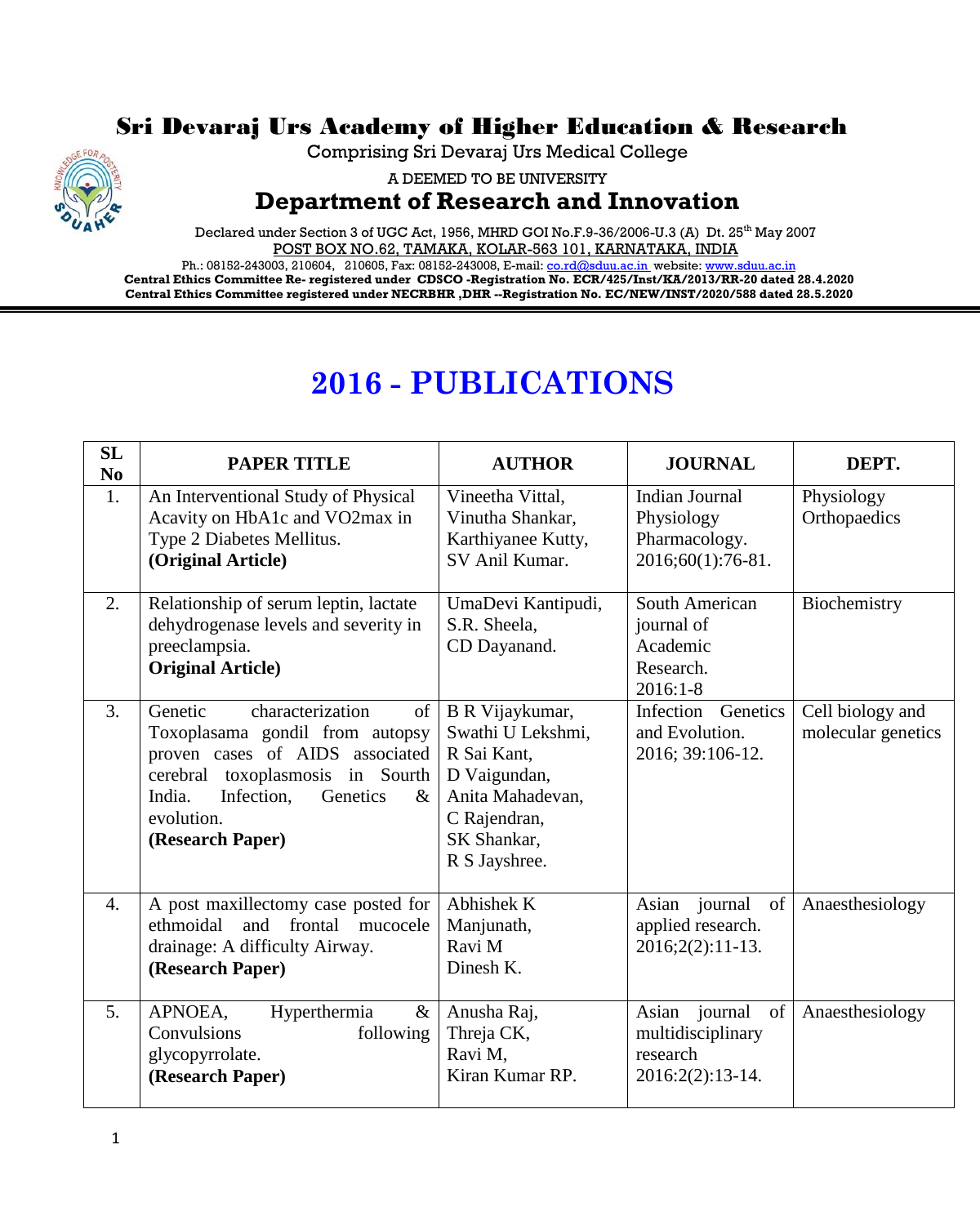| 6.<br>7. | of<br>perioperative<br>Management<br>pulmonary edema with servere pre-<br>eclampsia coming for emergency<br>caesarean section.<br>Research Paper.<br>(Research Paper)<br>Anaesthetic Management of a patient<br>with<br>thoraco<br>lumbar<br>servere<br>kyphoscoliosis posted for emergency<br>incision and drainage of perianal | Supriya TC,<br>Threja CK,<br>Vishnuvardhan V,<br>Nikhila R,<br>Ravi M.<br>Threja CK,<br>Nikhila R,<br>Supriya TC,<br>Ravi M,         | Asian journal of<br>multidisciplinary<br>research.<br>2016:2(2):14-15<br>Asian journal of<br>multidisciplinary<br>research.<br>2016;2(2):16-19. | Anaesthesiology<br>Anaesthesiology |
|----------|----------------------------------------------------------------------------------------------------------------------------------------------------------------------------------------------------------------------------------------------------------------------------------------------------------------------------------|--------------------------------------------------------------------------------------------------------------------------------------|-------------------------------------------------------------------------------------------------------------------------------------------------|------------------------------------|
|          | abscess.<br>(Research Paper)                                                                                                                                                                                                                                                                                                     | Dinesh K.                                                                                                                            |                                                                                                                                                 |                                    |
| 8.       | Clinicopathological study of surgical<br>margins in squamous cell carcinoma<br>of buccal mucosa.<br><b>Original Article</b> )                                                                                                                                                                                                    | SM Azeem,<br>B Vageesh Padiyar,<br>TN. Suresh,<br>Kouser Mohammadi<br>A. Sagayaraj,<br>Shuaib Merchant,<br>Mahnaaz Sultana<br>Azeem. | World Journal<br>of  <br>Otorhinolaryngolog<br>y-Head and Neck<br>Surgery<br>$2016;2(01):17-21$                                                 | <b>ENT</b><br>Pathology            |
| 9.       | Correlation of blood uric acid with<br>urinary albumin creatinine ratio in<br>hypertension<br>diabetic<br>and<br>nephropathy.<br>(Original Article)                                                                                                                                                                              | K.N. Shashidhar,<br>U. Munilakshmi,<br>K Prabhavathi,<br>Madhavi Reddy,<br>V. Lakshmaiah.                                            | <b>APPLO</b><br><b>MEDICINE</b><br>2016;13: 24-30.                                                                                              | Biochemistry<br>Medicine           |
| 10.      | Study of Efficacy<br>of Epidural<br>Methyl Prednisolone<br>Acetate<br>in<br>Lumbar Radiculopathy.<br>(Original Article)                                                                                                                                                                                                          | Venkata Satyanarayana<br>K, Narayan Gudi S,<br>Ravi M,<br>PV Manohar.                                                                | Journal of Dental<br>Medical<br>and<br>Sciences.<br>2016;15(4):17-20.                                                                           | Anaesthesiology                    |
| 11.      | Effect<br>of<br>Pregabalin<br>Oral<br>as<br>Preemptive Analgesic in Patients<br>Undergoing Lower Limb Orthopedic<br>Surgeries under Spinal Anaesthesia.<br>(Original Article)                                                                                                                                                    | Bon Sebastian,<br>Anand Tippanna<br>Talikoti, Kiran<br>Nelamangala,<br>Dinesh Krishnamurthy.                                         | Journal of Clinical<br>and<br>Diagnostic<br>Research.<br>$2016; 10(7)$ :                                                                        | Anaesthesiology                    |
| 12.      | Etiology and pattern of mandibular<br>fracture in and around Kolar:<br>$\mathsf{A}$<br>retrospective study.<br>(Original Article)                                                                                                                                                                                                | Harshitha KR,<br>Mallika P Reddy,<br>Srinath KS.                                                                                     | International<br>Journal of Applied<br>Research.<br>$562-$<br>$2016;2(4)$ :<br>565.                                                             | Dentistry                          |
| 13.      | Endemic Cholera in Kolar Region,<br>2001-2014: Seasonality, Serotypes,<br>Reversal<br>of<br>Resistance to<br>and<br>Antibiotics among Vibrio cholera<br>Isolates.<br>(Original Article)                                                                                                                                          | K Swetha,<br>Anitha Deva,<br>PM Beena,<br>SR Prasad.                                                                                 | Journalof<br>Communicable<br>Diseases.<br>2016;48(2):7-11                                                                                       | Microbiology                       |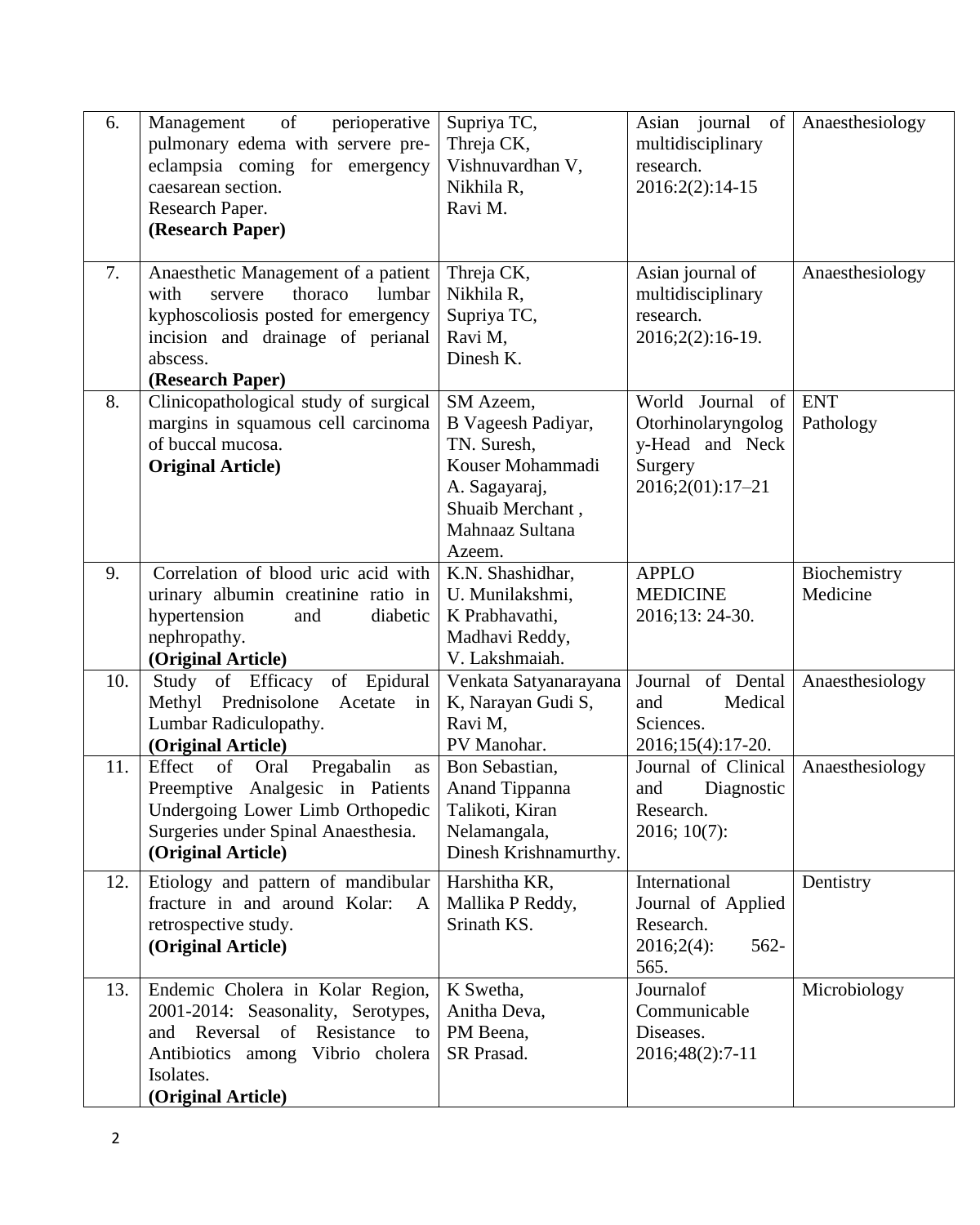| 14. | Suspected Virginity which Proved                         | Ajay Kumar T S,                        | Medico-legal                            | <b>Forensic Medicine</b> |
|-----|----------------------------------------------------------|----------------------------------------|-----------------------------------------|--------------------------|
|     | Fatal:                                                   | Kiran J.                               | Update, January.                        |                          |
|     | (A Case Report)                                          |                                        | 2016;16:1-3                             |                          |
| 15. | Clinical Study of Carcinoma Thyroid                      | T Pramood,                             | International                           | <b>General Surgery</b>   |
|     | and its Management.                                      | BS S hivaswamy,<br>G Rajashekara Babu, | Journal<br>of<br>Scientific Study.      | Community<br>Medicine    |
|     | (Original Article)                                       | K Latha,                               | 2016;3(10):36-42                        |                          |
|     |                                                          | K Jagadeesh.                           |                                         |                          |
| 16. | Evaluation of Fournier's Gangrene                        | Shashirekha C.A,                       | International                           | Surgery                  |
|     | severity index in the management of                      | Pramood T,                             | Journal.<br>Surgery                     |                          |
|     | Fournier's gangrene; a retrospective                     | Nagaraj KN,                            | $2016;3(1)$ :<br>169-                   |                          |
|     | study.                                                   | Harish Kumar,                          | 172.                                    |                          |
|     | (Original Article)                                       | Rakesh N.                              |                                         |                          |
| 17. | Impact of hemodialysis on<br>lipid                       | Sumathi ME,                            | Reaesrch journal of                     | Biochemistry             |
|     | related ratios in non-diabetes chronic                   | Asha B,                                | pharmaceutical,                         | Pharmacology             |
|     | renal failure patients.                                  | Mahesh <sub>V</sub> .                  | biological<br>and                       | Community                |
|     | (Original Article)                                       |                                        | chemical<br>science.<br>2016;7(2):1398- | Medicine                 |
|     |                                                          |                                        | 1402.                                   |                          |
| 18. | Analyisi of pckage of grugs utilized                     | Dass Ashwitha Shruthi                  | Journal of young                        | Pharmacology             |
|     | in a tertiary care hospital.                             | Narayana Sarala,                       | pharamsists.                            |                          |
|     |                                                          | Krishnaswamy                           | 2016;8(3): 275-278                      |                          |
|     | (Original Article)                                       | bhuvana,                               |                                         |                          |
| 19. | Comparative study of intrathecal                         | Kiran Nelamangala,                     | journal<br>of dental                    | Anaesthesiology          |
|     | additives<br>bupivacaine<br>with                         | Ravi madhusudhana,                     | medical<br>and                          |                          |
|     | buphrenorphine and fentanyl for post                     | Diensh .K,                             | science                                 |                          |
|     | operative analgesia-.<br>(Original Article)              | Naga Seshu Kumari<br>Vasantha.         | 2016;15(6):39-42                        |                          |
|     |                                                          |                                        |                                         |                          |
| 20. | of<br>Role<br>magnetic<br>resonance                      | Ambuj Shrivastav Anil                  | nternational Journal                    | Radio Diagnosis          |
|     | diffusion<br>venogram,<br>and                            | kumar Sakalecha                        | <b>Of</b><br>Research<br>In             |                          |
|     | susceptibility weighted imaging in                       | Purnima Hegde.                         | Medical Sciences.                       |                          |
|     | diagnosis<br>cerebral<br>of<br>venous                    |                                        | 2016;4(5):1683-                         |                          |
|     | thrombosis                                               |                                        | 1687                                    |                          |
| 21. | (Research Article)<br>Study of morphological spectrum of | Rizwan Javed,                          | Al Ameen Journal                        | Pathology                |
|     | prostatic lesions and its correlation                    | T.N Suresh,                            | of<br>Medical                           | Urology                  |
|     | with Ki-67 in a tertiary care hospital                   | M.V. Krishna Shetty. S.                | 2016;<br>Sciences                       |                          |
|     | in rural South India.                                    |                                        | $9(3):175-182.$                         |                          |
|     | (Original Article)                                       |                                        |                                         |                          |
| 22. | A correlative study of thyroid profile                   | Susanna Ty,                            | Asian<br>Journal<br>of                  | Biochemistry             |
|     | and mineral status in patients with                      | Sagayaraj A,                           | Pharmaceutical and                      | <b>ENT</b>               |
|     | hypothyroidism - a<br>hospital<br>based                  | Shashidhar Kn,                         | Clinical Research,                      | Community                |
|     | case control study.                                      | Gomathi M,                             | 2016;9(3):292-294                       | Medicine                 |
|     | (Original Article)                                       | Mahesh V.                              |                                         |                          |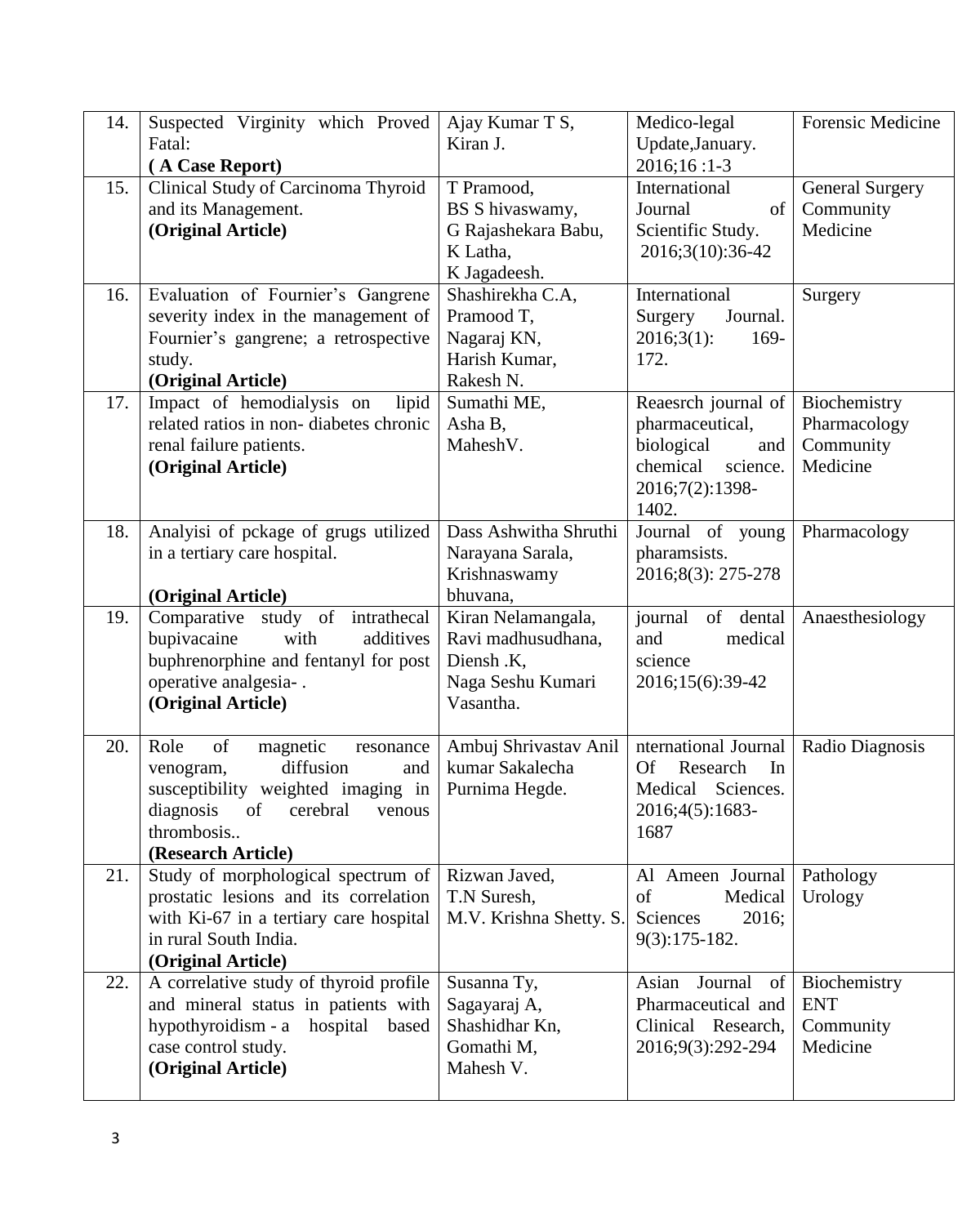| 23. | Predictive Value Of Upper Lip Bite<br>Test And Ratio Of Height To<br>Thyromental Distance Compared To<br>Other Airway Assessment Tests For<br>Difficult Laryngoscopy.<br>(Original Article) | Naga Jyothi Degala,<br>Abdul Khader M,<br>Meenakshi Sundaram S<br>P, Ravi M. | IOSR Journal of<br>Dental and Medical<br>Sciences.<br>2016;15-49-58.                   | Anaesthesiology              |
|-----|---------------------------------------------------------------------------------------------------------------------------------------------------------------------------------------------|------------------------------------------------------------------------------|----------------------------------------------------------------------------------------|------------------------------|
| 24. | The Need of Practicing Yoga for<br>Healthy Today and Tomorrow.<br>(Guest Editorial)                                                                                                         | Nitin J Patil.                                                               | Indian Journal<br>of<br>Critical<br>Care<br>Medicine.<br>2016; 2(3):54-55              | Integrative<br>Medicine      |
| 25. | Pattern of medico-legal cases at<br>KLES'S Dr. Prabhakar kore hospital<br>and MRC, Belgaum - A cross<br>sectional study.<br>(Original Article)                                              | Ajay KumarT S,<br>Prasanna S,<br>Jiril,<br>Manjula Bai KH,<br>Kiran J.       | Medico-Legal<br>Update.<br>$2016;16(1):166$ -<br>172                                   | Forensic Medicine            |
| 26. | Sex Determination Through Mastoid<br>Process among South Indian Skulls<br>by Heron's Formula.<br>(Original Article)                                                                         | Ajay T S,<br>Sanikop M B,<br>Kumarswamy R,<br>KiranJ.                        | Indian journal of<br>forensic Medicine<br>& Toxicology.<br>2016;10(1):31-34            | Forensic Medicine<br>Anatomy |
| 27. | A Rare Case Report: Neonatal<br>Hyperkplexia With Failure To Thrive<br>With Umbilical Hernia.<br>(Case Report)                                                                              | J. K. Roshith<br>K. N. V. Prasad.                                            | European journal of<br>pharmaceutical<br>and medical<br>research.<br>2016;4(1):331-332 | Peaditrics                   |
| 28. | Lipid profile & its correlation with<br>cervical cancer.<br>(Original Article)                                                                                                              | Neeharika N,<br>Gomathy E.                                                   | Indian journal of<br>obstetrics and<br>gynaecology<br>2016;4(2): 149-154               | <b>OBG</b>                   |
| 29. | A comparative study of oral, buccal<br>& vaginal administration of<br>misoprostol following oral<br>mifepristone in the termination of<br>early pregnancy.<br>(Original Article)            | Sushmitha,<br>Gayathridevi.                                                  | Indian journal of<br>obstetrics and<br>gynaecology.<br>2016;4(2):133-139               | <b>OBG</b>                   |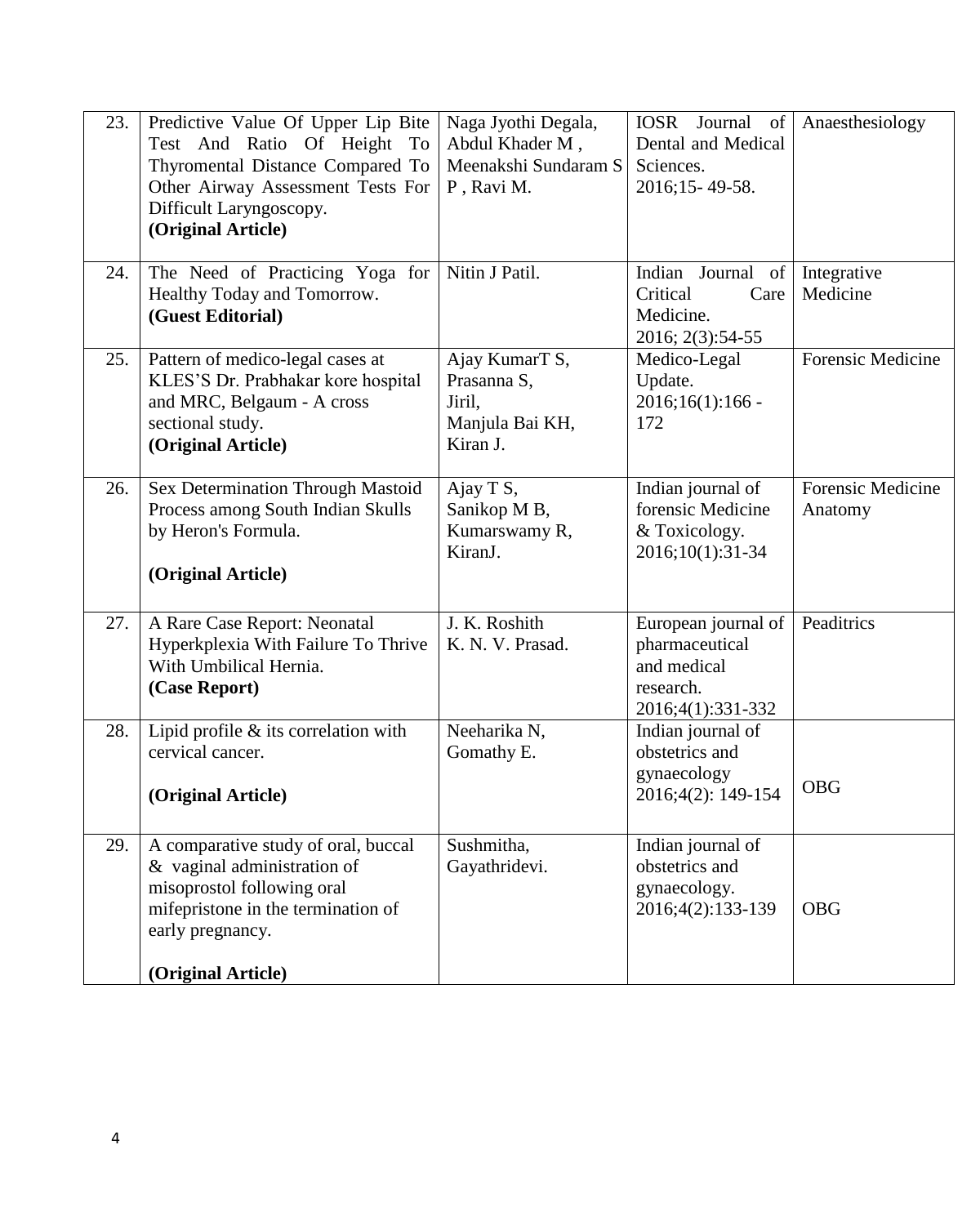| 30. | Computerized tomographic<br>morphometric analysis of subaxial<br>cervical spine pedicles in a south<br>indian population for guiding<br>pedicular mass fixation.<br>(Original Article)                                                          | Nithin Asadhi,<br>Narayana Gudi,<br>Anil sakalecha,<br>Arun shanthappa,<br>Hariprasad Seenappa. | The journal of<br>spinal surgey.<br>2016;3(3):96-102                                   | Radiology<br>Orthopedics          |
|-----|-------------------------------------------------------------------------------------------------------------------------------------------------------------------------------------------------------------------------------------------------|-------------------------------------------------------------------------------------------------|----------------------------------------------------------------------------------------|-----------------------------------|
| 31. | Continuous spinal anaesthesia -a safe<br>alternative in trauma & geriatric<br>patients- case series.<br>(Case Series)                                                                                                                           | Anusha Raj,<br>Nikhila R,<br>Ravi M.<br>Priyanka Das,<br>Dinesh K,<br>Bhavana B G.              | Asian Journal of<br>Multidisciplinary<br>Research.<br>2016;2(1):7-9                    | Anaesthesiology                   |
| 32. | Blind nasal intubation for emergency<br>incision and drainage of ludwig's<br>angina.<br>(Original Article)                                                                                                                                      | RajannaKapanaiah,<br>Anusha Raj, Nikhila<br>RRavi M                                             | Asian Journal of<br>Multidisciplinary<br>Research.<br>$2016;2(4):1-3.$                 | Anaesthesiology,                  |
| 33. | Critical review of drug promotional<br>literature using the World Health<br>Organization guidelines.(Review<br>Article)                                                                                                                         | Puttaswamy<br>Ganashree, Krishnaswa<br>my Bhuvana, Narayana<br>Sarala.                          | <b>Journal of Research</b><br>in Pharmacy<br>Practice<br>2016;5(3):162-165.            | Pharmacology                      |
| 34. | Prevalence of Prostatic Intraepithelial<br>Neoplasia<br>in Patients Diagnosed as Benign<br>Prostatic<br>Hyperplasia Underwent Transurethral<br>Resection of the Prostate at a Rural<br>Teaching Hospital, India.(Original<br>Article)           | M V Munireddy,<br>H Girish,<br>K Krishna Prasad,<br>Harsha Rajareddy.                           | International<br>Journal of<br>Scientificfic<br>Study.<br>2016;3(1):134-138.           | <b>General Surgery</b><br>Urology |
| 35. | Compare<br>The<br>Safety<br>To<br>And<br>Efficacy<br><b>Of</b><br>Naftopidil<br>And<br>Tamsulosin As Medical Expulsive<br>In<br>Combination<br>With<br>Therapy<br>Deflazacort<br>For<br>Distal<br>Ureteral<br><b>Stones.</b> (Research Article) | Chandhan, K.R,<br>H Girish,<br>Shashirekha C A.                                                 | International<br><b>Journal of Current</b><br>Research.<br>2016;8(3): 27635-<br>27639, | <b>General Surgery</b><br>Urology |
| 36. | Evaluation of capsular tension ring<br>implantation in phacoemulsification<br>of Cataracts with pseudoexfoliation<br>syndrome.(Research Article)                                                                                                | Preeti Biradhar,<br>Narendra P Datti<br>Kanthamani<br>Dilip Kum                                 | International<br>Journal of Current<br>Research.2016;8(3)<br>:28475-2878               | Ophthalmology                     |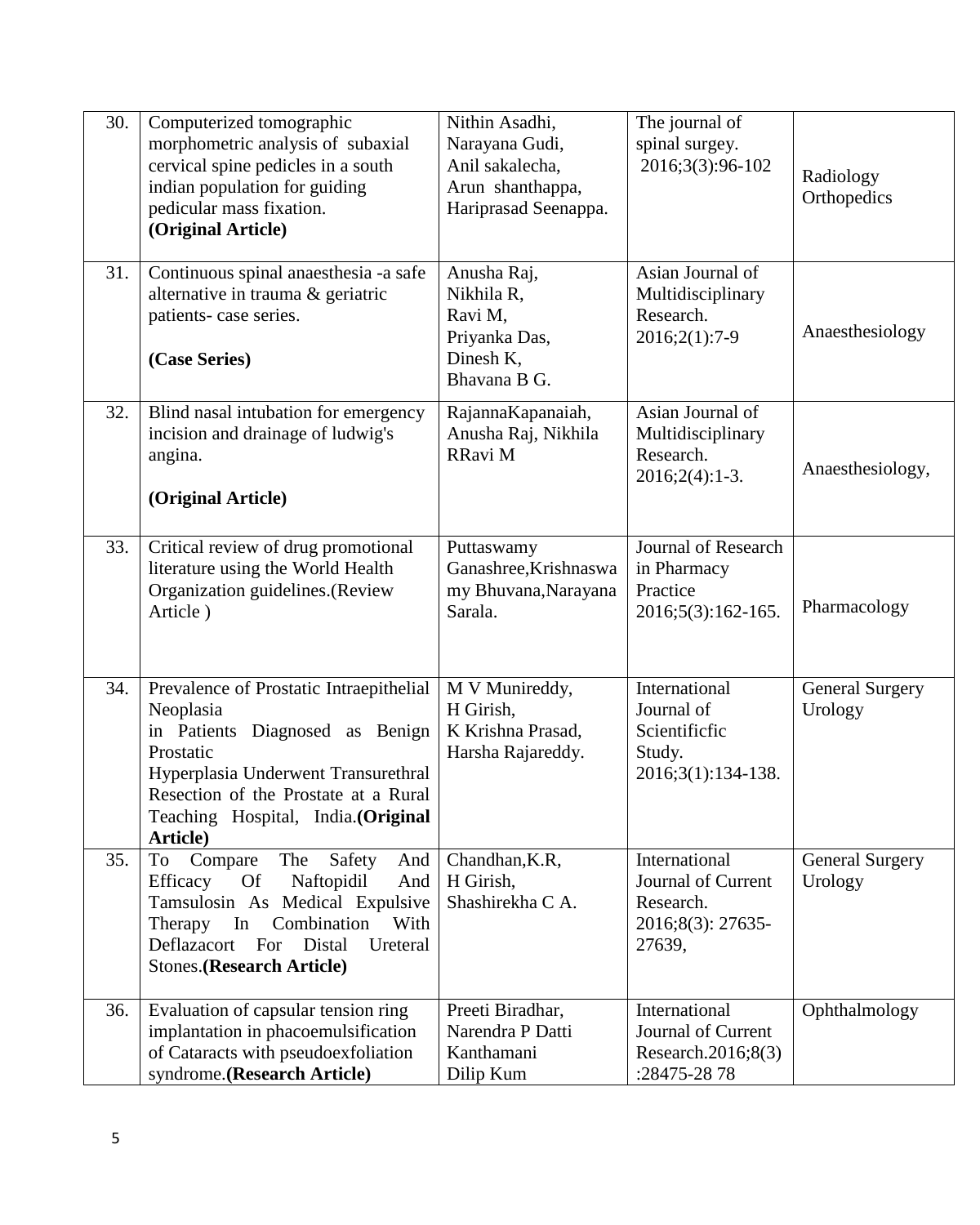| 37. | Acute Pancreatitis, Hepatitis and<br><b>Bone Erosion in Acute Yellow</b><br>Phosphorous Compound Poisoning<br>A Rare Complication.<br>(Case Report) | Prabhakar Kamarthi<br>Parimala Subramani<br>Arun Vardharaju Gopu<br><b>Eddy Prasad</b><br>Chandrakala<br>Srinivasa. | Journal of Clinical<br>and Diagnostic<br>Research.<br>2016;10(6):3-5                           | Medicine<br>Microbiology<br><b>ENT</b>            |
|-----|-----------------------------------------------------------------------------------------------------------------------------------------------------|---------------------------------------------------------------------------------------------------------------------|------------------------------------------------------------------------------------------------|---------------------------------------------------|
| 38. | Histopathological challenges in<br>diagnosis of breast tumors.<br>(Research Article)                                                                | Mohankumar K,<br>Suresh T N,<br>Vikranth S N,<br>Vivekanand.                                                        | <b>Internatioal Journal</b><br>of Recent Scientific<br>Research.<br>$2016;7(1):8496-$<br>8498. | Surgery<br>Pathology                              |
| 39. | Penetrating abdominal injury: our<br>experience in a rural tertiary care<br>centre.<br>(Research Article)                                           | Naveen. P,<br>A.Bhaskaran,<br>Pavan.BK,                                                                             | International<br>Journal of Research<br>in Health Sciences.<br>2016;4(1):31-33.                | Surgery                                           |
| 40. | Spigelian Hernia with Homolateral<br>Direct Inguinal<br>Hernia: A Rare Case Report<br>(Case Report)                                                 | H Vivek,<br>A Bhaskaran,<br>B K Pavan,<br>Asadulla Beig,<br>K H Vivekanand,                                         | Hernia with<br><b>Homolateral Direct</b><br>Inguinal Hernia.<br>2016;3(1):12-14                | Surgery                                           |
| 41. | Laparoscopic subtotal<br>cholecystectomy for complicated gall<br>bladder<br>surgeries: Experience at our setup.<br>(Research Article)               | Prashant K.<br>Dhannur,<br>Krishna Prasad<br>Gaurav Prasad.                                                         | International<br>Journal of Medical<br>Research & Health<br>Sciences.<br>$2016; 5(3): 13-16.$  | Surgery                                           |
| 42. | Surgical presentations with<br>abdominal pain in dengue fever.<br>(Research Article)                                                                | Shashirekha C. A,<br>Sreeramulu PN,<br>Ravikiran H R,<br>Pawan Katti.                                               | International<br>Surgery Journal.<br>2016; 3 (2):754-<br>756                                   | Surgery                                           |
| 43. | Expediency of markers for early<br>detection of acute kidney injury<br>sequelae to<br>Type 2 diabetes mellitus.<br>(Research Article)               | Munilakshmi U,<br>shashidhar KN,<br>muninarayana C,<br>madhavi reddy,<br>lakshmaiah V.                              | Asian Journal<br>Pharmacology<br>Clinical Research,<br>2016;9(4): 168-<br>172.                 | Biochemistry<br>Community<br>Medicine<br>Medicine |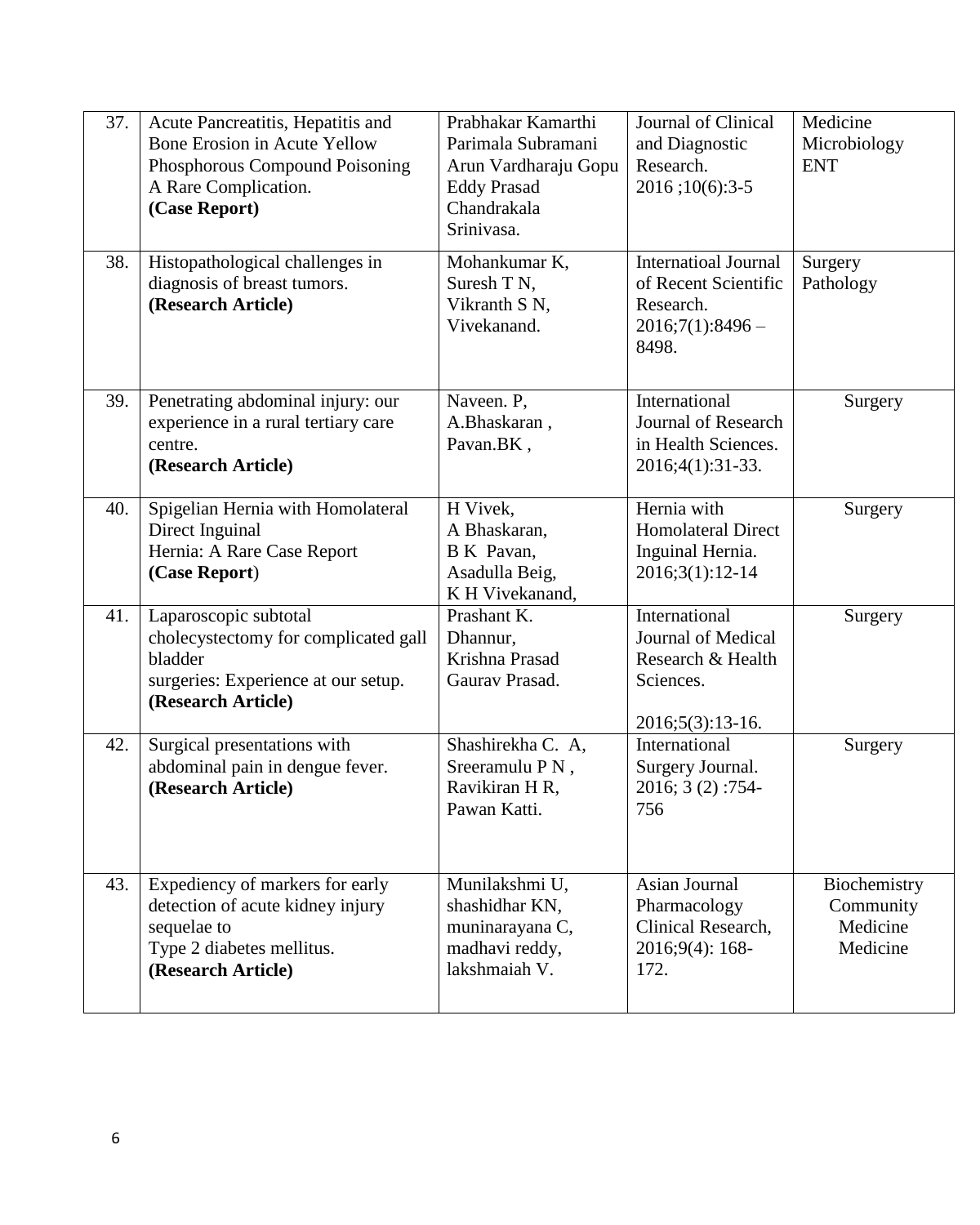| 44. | A comparative study of the ionic and<br>total calcium levels<br>in women with thyroid dysfunction.<br>(Research Article)                                             | Deena Mendez,<br>Mamatha Kunder,<br>Shashidhar KN,<br>Lakshmaiah V.                            | International<br>Journal of Medical<br>Science and Public<br>Health.<br>2016;5(4):633-637.                                     | Biochemistry<br>Medicine     |
|-----|----------------------------------------------------------------------------------------------------------------------------------------------------------------------|------------------------------------------------------------------------------------------------|--------------------------------------------------------------------------------------------------------------------------------|------------------------------|
| 45. | Usefulness of serum gamma glutamyl<br>transferase in assessing severity of<br>Preeclampsia.<br>(Research Article)                                                    | Sumathi ME<br>Ruta Ujjval Joshi<br>Gomathy E,<br>Shashidhar K <sub>N</sub> .                   | International<br>Journal of Clinical<br>Biochemistry and<br>Research.<br>2016;3(2): 245 -<br>249                               | Biochemistry                 |
| 46. | Association of serum gamma<br>glutamyl transferase with lipid<br>abnormalities in end stage renal<br>disease.<br>(Research Article)                                  | R Sowmi,<br>KN Shashidhar,<br><b>B</b> N Raghavendra<br>Prasad.                                | 2016 Indraprastha<br>Medical<br>Corporation Ltd.<br>Published by<br>Elsevier Inc. All<br>rights reserved.<br>2016;13(2):14-117 | Biochemistry                 |
| 47. | Gamma glutaMyl transferase as a<br>marker in MetabolIcsyndrome.<br>(Research Article)                                                                                | Vaishnavi Alam,<br>V Lakshmaiah,<br>Prabhakar K,<br>Harish Kumar,<br>Reddy Prasad,<br>Sumathi. | European Journal<br>of Pharmaceutical<br>and Medical<br>Research.<br>$2016,3(4)$ , 459 -<br>464                                | Medicine<br>Biochemistry     |
| 48. | Production Of An Extracellular<br>Protease By Acetobacter Aceti.<br>(Research Article)                                                                               | Deena Mendez,<br>A V M Kutty,<br>S R Prasad.                                                   | Asian Journal of<br>Microbiology,<br>Biotechnology<br>& Environmental<br>Sciences.<br>Paper.18(1):189-<br>194                  | Biochemistry<br>Microbiology |
| 49. | Preferential inhibition of bacterial<br>elastase over human neutrophil<br>elastase by leaf extracts of Psidium<br>guajava : an in vitro study.<br>(Research Article) | Deena Mendez,<br>AVM Kutty,<br>S R Prasad                                                      | National Journal of<br>Physiology,<br>Pharmacy and<br>Pharmacology<br>2016;6(2):123-127                                        | Biochemistry<br>Microbiology |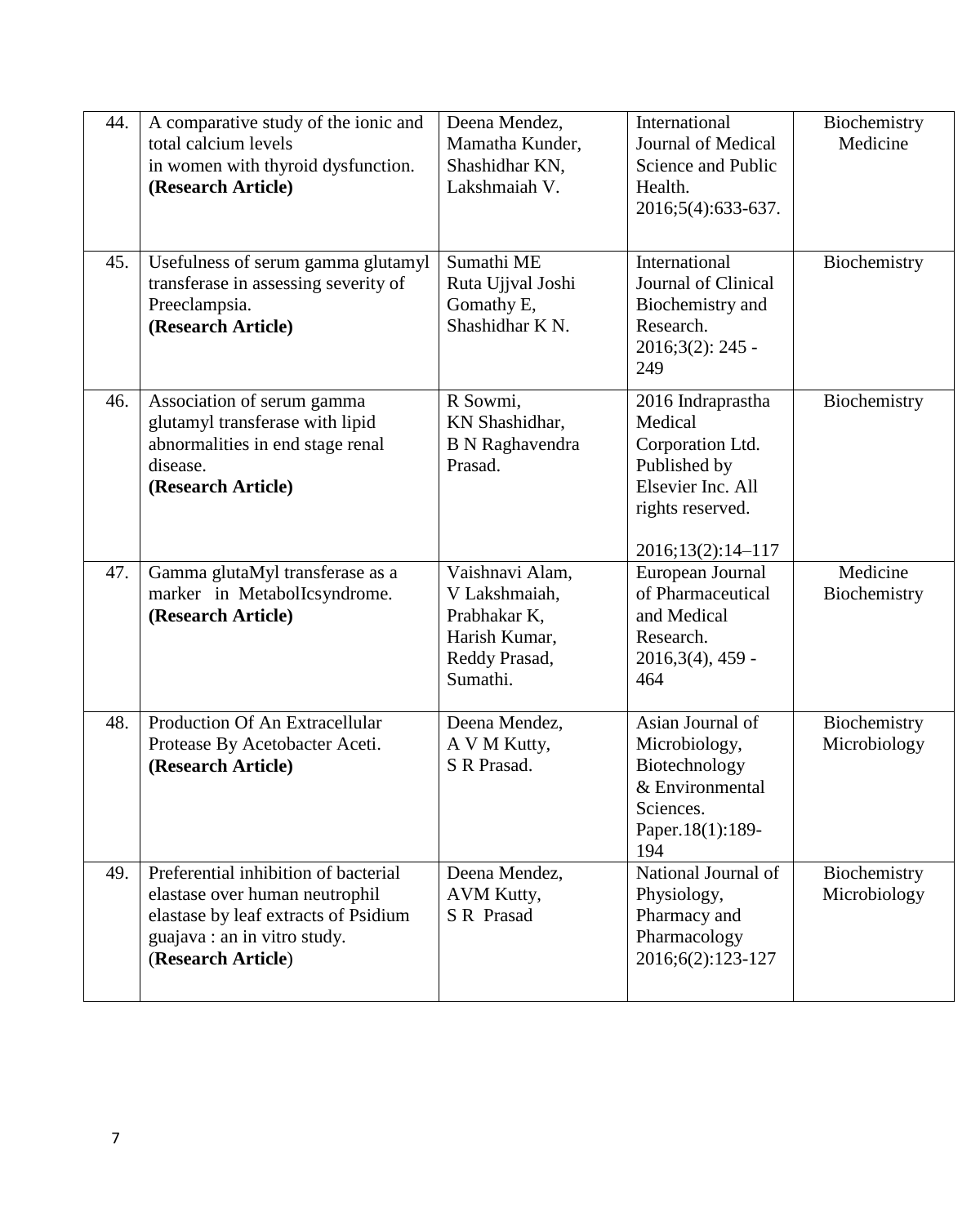| 50. | Stress hyperglycemia as a prognostic<br>marker in acute ischaemic<br>Stroke.<br>(Research Article)                                                                                                 | Raghavendra Prasad B<br>N,<br>Sandeep Reddy A,<br>Prabhakar K,<br>Thejdeep R,<br>Surya Teja N,<br>Karthik Reddy A,<br>Maveesh.           | European journal of<br>pharmaceutical<br>And medical<br>research.<br>2016, 3(3): 247-256  | General Medicine |
|-----|----------------------------------------------------------------------------------------------------------------------------------------------------------------------------------------------------|------------------------------------------------------------------------------------------------------------------------------------------|-------------------------------------------------------------------------------------------|------------------|
| 51. | Study of<br>Clinical profile, risk factors and<br>outcome of sepsis in<br>Elderly<br>(Research Article)                                                                                            | Arun V G,<br>Venkatarathnamma P<br>N,<br>Prabhakar K,<br>Reddy Prasad.                                                                   | European journal of<br>pharmaceutical And<br>medical research.<br>2016;3 (5): 463-<br>468 | General Medicine |
| 52. | <b>Study Of Prognosis Of</b><br><b>Atrioventricular Blocks Versus</b><br><b>Intraventricular Blocks In Acute</b><br>Myocardial Infarction.<br>(Research Article)                                   | Nelaballi Sri chandh<br>an<br>Reddy,<br>Bachu<br>Narayanaswamy,<br>Raghavendra Prasad<br>Kamarti Prabhakar<br>Kondaveeti Reddy<br>Prasad | Journal Evolution<br>Med Dent Science.<br>2016;5(4):246-252                               | General Medicine |
| 53. | Correlative study of in<br>-hospital clinical<br>outcomes with N terminal<br>pro B type<br>natriuretic peptide and glycated<br>hemoglobin in acute myocardial<br>infarction.<br>(Research Article) | Sunil Abhishek,<br>Ragavendra Prasad.                                                                                                    | MedPulse-<br>International<br>Medical Journal.<br>2016;3(4) 374-378                       | Medicine         |
| 54. | Are all left supraclavicular<br>lymphadenopathies<br>Virchow's? A retrospective study of<br>320 left<br>cervical lymphadenopath<br>(Research Article)                                              | Veena Raja,<br>Chinnaiya<br>Subramaniam, Babu<br>Rajendra Prasad,<br>Harendr Kumar ML,<br>Swaroop Raj B V.                               | Clinical<br>Cancer<br>Investigation<br>Journal.<br>2016;5(1):16-19                        | Pathology        |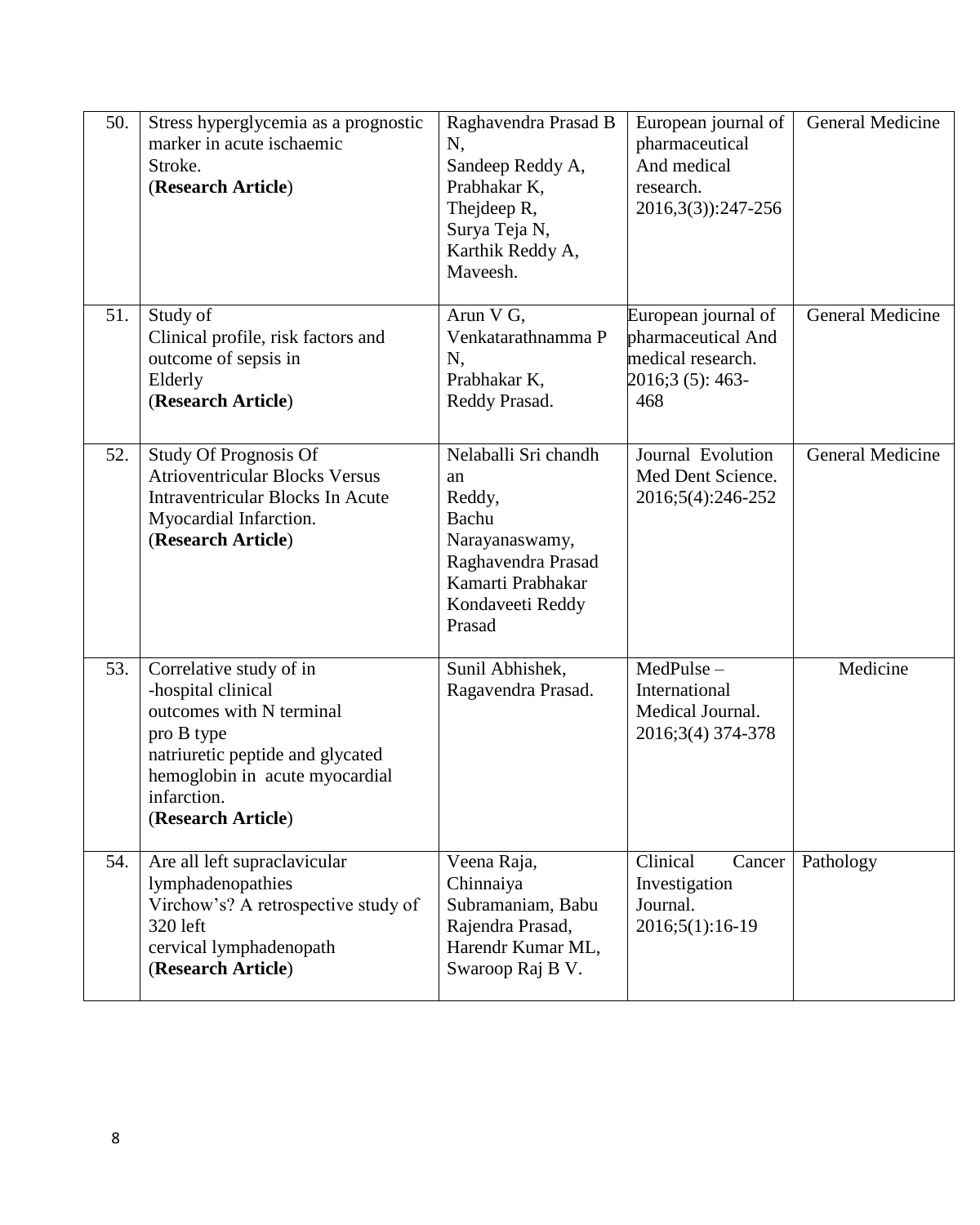| 55. | Porocarcinoma presenting as soft<br>tissue swelling on the back: A case<br>report.(Case Report)                                                            | Manjula K,<br>Geethanjali N,<br>Harendra Kumar ML,<br><b>CSBR</b> Prasad.      | Journal of<br>application Medical<br>sciences.<br>2016; $4(6):2108-$<br>2110                          | Pathology             |
|-----|------------------------------------------------------------------------------------------------------------------------------------------------------------|--------------------------------------------------------------------------------|-------------------------------------------------------------------------------------------------------|-----------------------|
| 56. | Impact of the Bethesda System in<br>Reporting Thyroid Cytopathology.<br>(Research Article)                                                                 | S. Prathima,<br>T N Suresh<br>M L Harendra Kumar,<br>A Bhaskaran,              | <b>Thyroid Research</b><br>and Practice<br>2016;13(1):                                                | Pathology             |
| 57. | Study of mast cells in prostate<br>lesions: Adenocarcinoma compared<br>with hyperplasia.<br>(Research Article)                                             | Vittal Rakshith,<br>ML Harendra Kumar,                                         | <b>Clinical Cancer</b><br>Investigation<br>Journal.<br>2016;5(2)                                      | Pathology             |
| 58. | Attributes of metabolic syndrome in<br>geriatric institutional residents in<br>Secunderabad, India.<br>(Research Article)                                  | Ananta<br>Bhattacharyya,<br>Nirmalya Sinha.                                    | International J<br>ournal of Research<br>in Medical<br>Sciences<br>2016;4(2):398-402                  | Community<br>Medicine |
| 59. | Epidemiological investigation and<br>containment measures of a dengue<br>fever outbreak in an institutional<br>set up in South India.(Research<br>Article) | Ananta<br>Bhattacharyya.                                                       | International<br>Journal of Medical<br>Science and Public<br>Health.<br>2016;5(5):915-918.            | Community<br>Medicine |
| 60. | Tuberculosis of wrist joint with rice<br>body formation: A case report<br>(CASE REPORT).                                                                   | Kadiri Venkata<br>Ranganath,<br>Nagakumar J S,<br>Arun H S.                    | International<br>Journal of<br>Biomedical and<br>Advance Research.<br>2016;7(3):141-143.              | Orthopedics           |
| 61. | <b>Surgical Management of Isolated</b><br><b>Tibial Shaft Fractures with Closed</b><br>Intramedullary Interlocking Nail.<br>(Research Article)             | Kadiri Venkata,<br>Ranganath,<br>H S Arun,<br>S Hariprasad.                    | International<br>Journal of<br>Scientific Study.<br>2016;3(12)                                        | Orthopedics           |
| 62. | Study of surgical management of<br>proximal tibial fractures using<br>locking compression plate.<br>(Research Article)                                     | J Praneeth Kumar<br>Reddy, B Shaikh<br>Nazeer,<br>Arun H S,<br>Mahesh Kumar N. | International<br>Journal of<br><b>Biomedical and</b><br>Advance Research.<br>2016; 7(3): 123-<br>127. | Orthopedics           |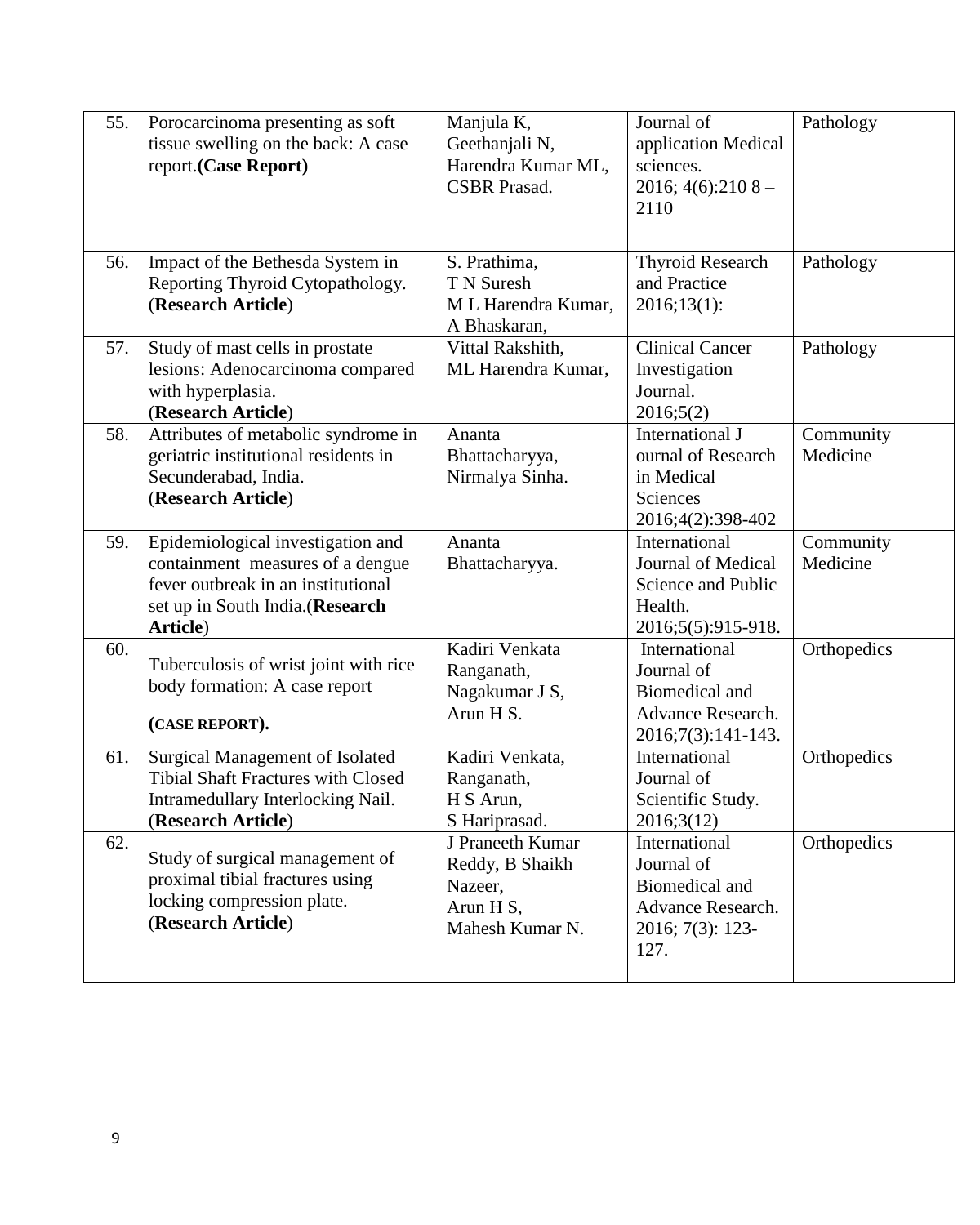| 63. | A Comparative Study of Skeletal<br>Fluorosis among Adults in Two<br>Study Areas of Bangarpet Taluk,<br>Kolar.                                                 | M N Shruthi,<br>Anil Navale<br>Santhuram,<br>H S Arun,                                                         | Indian Journal of<br>Public Health.<br>2016;60(3)-203-<br>209.                                  | Orthopaedics<br>Community<br>Medicine |
|-----|---------------------------------------------------------------------------------------------------------------------------------------------------------------|----------------------------------------------------------------------------------------------------------------|-------------------------------------------------------------------------------------------------|---------------------------------------|
|     | (Research Article)                                                                                                                                            | <b>B N Kishore Kumar.</b>                                                                                      |                                                                                                 |                                       |
| 64. | Estimation of haemoglobin with<br>arterial blood gas analyser compared<br>to conventional laboratory methods<br>In intensive care unit.<br>(Research Article) | Nikhila R,<br>Ravi M,<br>Sujatha M P,<br>Suresh Kumar N,<br>Dinesh K.                                          | Journal of dental<br>and medical<br>science.<br>2016;15(8):5-7                                  | Anaesthesiology                       |
| 65. | Hemoglobin and oxygen transport<br>(Review Article)                                                                                                           | Nagan Varadaraj<br>Nagalakshmi,<br>Ravi Madhusudhana,<br>Nikhila Rajendra,<br>Abhishek Kanakuppe<br>Manjunath. | Karnataka<br>Anaesthesia<br>Journal.<br>$2016;2(1):1-6$                                         | Anaesthesiology                       |
| 66. | Anaesthetic management of a patient<br>with previous lobectomy posted for<br>emergency modified radical<br>mastoidectomy.<br>(Case Report)                    | Nikhila rajendra,<br>anusha raj,<br>Ravi M,<br>priyanka das,<br>Dinesh K,                                      | International<br>Journal of<br>Pharmacy and<br>Pharmaceutical<br>Sciences.<br>2016;8(6):305-306 | Anaesthesiology                       |
| 67. | Analysis of Package Inserts of Drugs<br>Utilized in a Tertiary Care Hospita.<br>(Research Article)                                                            | Dass Ashwitha Shruti,<br>Sarala N,<br>Bhuvana K                                                                | Journal of Young<br>Pharmacists,<br>2016;8(3): 275-278                                          | Pharmacology                          |
| 68. | Drug reaction with eosinophilia and<br>systemic symptoms for phenytoin.<br>(Case Report)                                                                      | Sowmya Chinnaiyan,<br>Bhuvana<br>Krishnaswamy, Sarala<br>Narayana, Rajashekar<br>Talari Srinivas.              | National Journal of<br>Physiology,<br>Pharmacy and<br>Pharmacology.<br>$2016;6(6):1-3$          | Pharmacology<br>Dermatology           |
| 69. | Morphometric Analysis of<br>Mandibular Foramen in Dry Adult<br>Human Mandibles.<br>(Research Article)                                                         | B Lalitha,<br>N S Sridevi,<br>Ephraim K Vikram<br>Rao.                                                         | International<br>Journal of<br>Scientific Study.<br>2016;4(4):20-22                             | Anatomy                               |
| 70. | Variations in the Shape of Coronoid<br>Process of Indian Adult Dry Human<br>Mandibles.(Research Article)                                                      | B Lalitha,<br>N S Sridev.                                                                                      | International<br>Journal of<br>Scientific Study<br>2016;4(4):22-25                              | Anatomy                               |
| 71. | Variation in the branching pattern of<br>femoral artery in full term human<br>foetuses.<br>(Research Article)                                                 | Shiny vinnila BH,<br>Lalitha B,<br>Sridevi NS,<br>Swetha N.                                                    | Indian journal of<br>clinical anatomy<br>and physiology.<br>2016;3(3):302-304                   | Anatomy                               |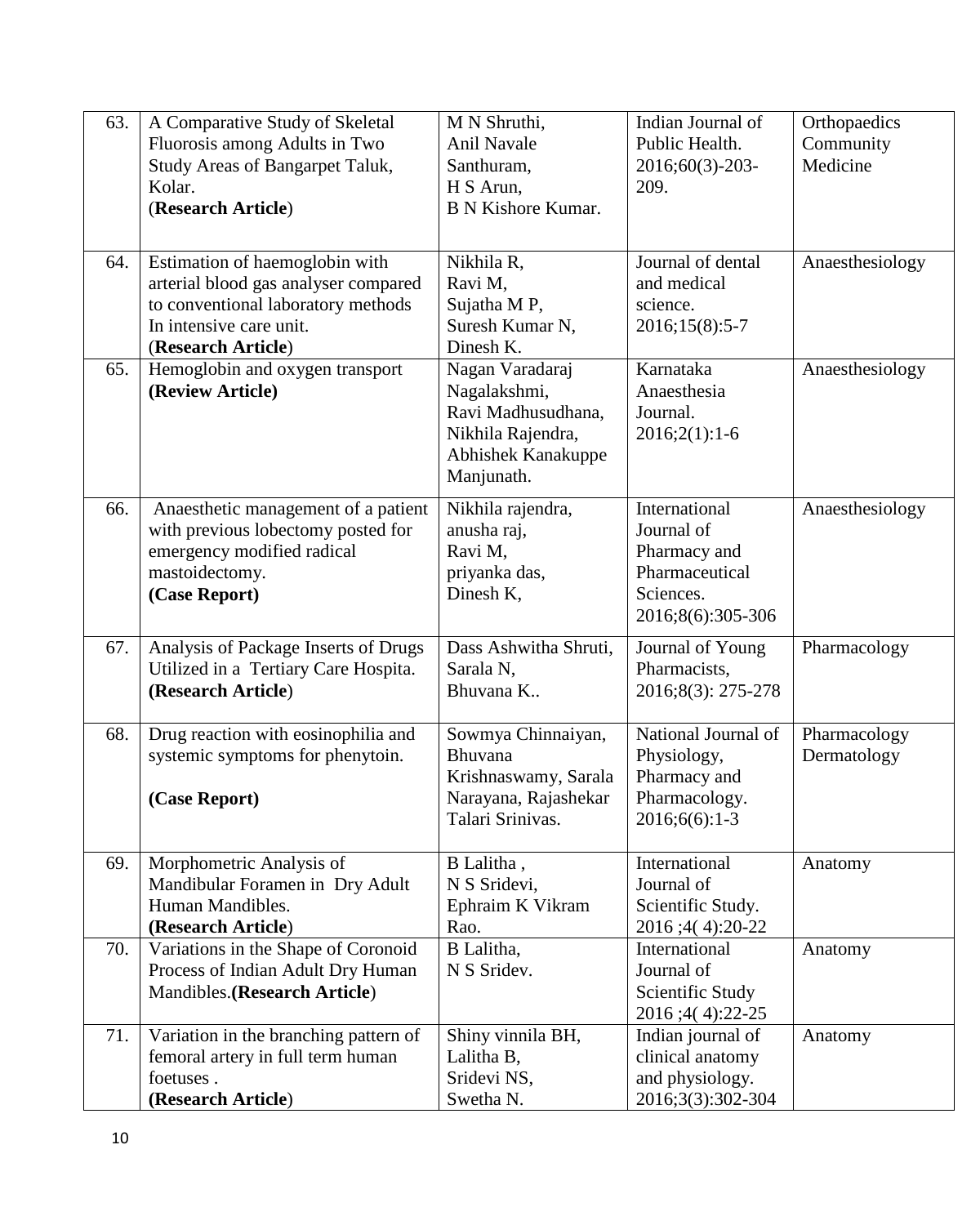| 72. | A prospective study of fracture<br>nonunion of clavicle managed by<br>internal fixation With or without<br>bone grafting.<br>(Research Article)                                | K.VPuttakemparaju,<br>Pandurangaiah<br>Srinivas, Ramachandra<br>S,<br>Karan Shetty. | Journal of<br>evaluation Medical<br>Dentisrty Acience.<br>2016;5(86):6384-<br>6388                         | Orthopeadics             |
|-----|--------------------------------------------------------------------------------------------------------------------------------------------------------------------------------|-------------------------------------------------------------------------------------|------------------------------------------------------------------------------------------------------------|--------------------------|
| 73. | A case report of phenytoin and<br>carbamazepine cross-reactivity<br>(Case Report)                                                                                              | Bhuvana K,<br>Sarala <sub>N.</sub><br>Venkatarathnamma P<br>N, T N Kumar.           | Asian Journal of<br>Pharmaceutical and<br><b>Clinical Research</b><br>$2016;9(2):7-8$                      | Pharmacology<br>Medicine |
| 74. | Comparison of Efficacy and Safety<br>of Intramuscular Piroxicam and<br>Tramadol for Post-operative Pain in<br>Patients Undergoing Caesarean<br>Delivery.<br>(Research Article) | Tejashree T,<br>Bhuvana K,<br>Girish M Bengalorkar,<br>Narayanaswamy<br>Mariyappa   | Journal of Clinical<br>and Diagnostic<br>Research.<br>$2016;10(11):1-4$                                    | Pharmacology             |
| 75. | Perception of pharmacists regarding<br>over-the-counter medication: A<br>survey<br>(Short Communication)                                                                       | Abinaya<br>Ravichandran, Asha<br>Basavareddy.                                       | Indian Journal of<br>Pharmacology<br>December<br>2016;48(6):729-<br>732                                    | Pharmacology             |
| 76. | Randomized, double blind<br>comparative study of oral<br>metronidazole and tindazole in<br>treatment of bacterial vaginosis.<br>(Research Article)                             | Indhu M,<br>Asha Basavareddy,<br>Deepali Mukherjee,<br>Bikash Ranjan Mehar          | Indian Journal of<br>Pharmacology<br>published by<br>wolters Kluwer-<br>medknow<br>2016; 48(6):654-<br>658 | Pharmacology             |
| 77. | Intrathecal anaesthesia with<br>tunnelling For postoperative pain<br>Relief.<br>(Research Article)                                                                             | Swati Sujeer,<br>Ravi M.<br>Sujatha MP,<br>Bhavana B G.                             | Asian Journal of<br>Multidisciplinary<br>Research.<br>$2016;2(11):1-4$                                     | Anaesthesiolgy           |
| 78. | Antiemetic effect of propofol<br>administered at the end of surgery<br>(Research Article)                                                                                      | Abhishek KM,<br>Dinesh K,<br>Ravi M,<br>Kiran N.                                    | Journal of Dental<br>and Medical<br>Sciences.<br>2016; 15(11): 54-<br>58                                   | Anaesthesiolgy           |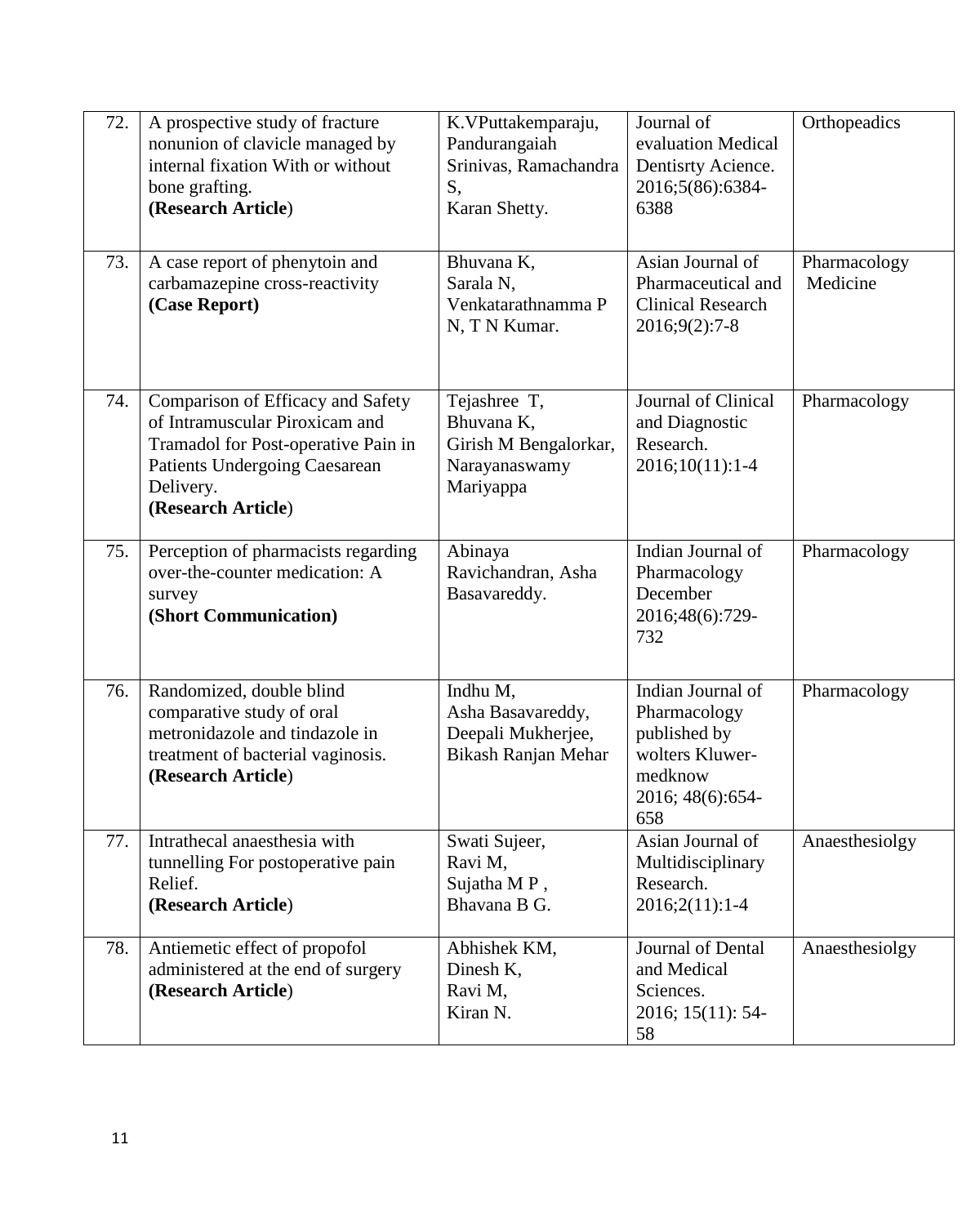| 79. | Intrathecal Fentanyl in Different<br>Doses(10mcg,15mcg) with<br>Hyperbaric Bupivacaine<br>(10mg) for Caesarean Section: A<br><b>Comparative Study</b><br>(Research Article) | Sowmya N,<br>Ravi M,<br>Sujatha MP,<br>Dinesh,<br>Kavya K.                                                                  | <b>IOSR</b> Journal of<br>Dental and Medical<br>Sciences 2016;<br>$15(11): 40-43$ | Anaesthesiolgy                       |
|-----|-----------------------------------------------------------------------------------------------------------------------------------------------------------------------------|-----------------------------------------------------------------------------------------------------------------------------|-----------------------------------------------------------------------------------|--------------------------------------|
| 80. | Effect of Buprinorphine and<br>Granisetron In Post Anaesthetic<br>Shivering Following General<br>Anaesthesia.<br>(Research Article)                                         | Nagaseshu Kumari<br>Vasantha,<br>Ravi Madhusudhana,<br>Sujatha M Papireddy,<br>Dinesh<br>Krishnamurthy,<br>Priyanka<br>Das. | OSR Journal of<br>Dental and<br>Medical.<br>$2016;15(11):44$ -<br>48              | Anaesthesiolgy                       |
| 81. | Maxillary Sinusitis and Ethmoidal<br>Polypi due to Nocardia:<br>A Rare Case<br>(Case report)                                                                                | Vageesh Padiyar,<br>Azeem Mohiyuddin,<br>Parimala S.                                                                        | <b>Annals of Clinical</b><br>Otolaryngolog<br>$2016;1(1):1-3$                     | <b>ENT</b><br>Microbiology           |
| 82. | <b>Biochemical Evaluation of Serum</b><br>Lipid Profile and Serum Uric Acid in<br>Preeclampsia: A Case- Control<br>Study.<br>(Case Report)                                  | Monica. N.<br>Mamatha Kunder,<br>K.N.Shashidhar,<br>J. Gayatri Devi,<br>Harish R                                            | 2016;6(10):41-44                                                                  | Biochemistry<br><b>OBG</b>           |
| 83. | Tumour necrosis factor-alpha gene<br>promoter -238G/A polymorphism<br>increases the risk of psoriasis<br>vulgaris in Indian patients.<br>(Medical Genetics)                 | Deepa R,<br>Rajesh G,<br>Kutty AVM,<br>Balakrishna S.                                                                       | International<br>Journal of<br>Dermatology.<br>2016;56(3):307-<br>311.            | Genome<br>Laboratory<br>Biochemistry |
| 84. | Profile of Tumour Necrosis Factor<br>Alpha -308 G/A Gene Polymorphism<br>in Psoriatic Patients in Karnataka.<br>(Research Article)                                          | Deepa R,<br>Chaitra C,<br>Rajesh G,<br>Kutty AVM,<br>Balakrishna S.                                                         | Journal of Clinical<br>and<br>Diagnostic<br>Research,<br>2016;11(12):1-4          | Genome<br>Laboratory<br>Biochemistry |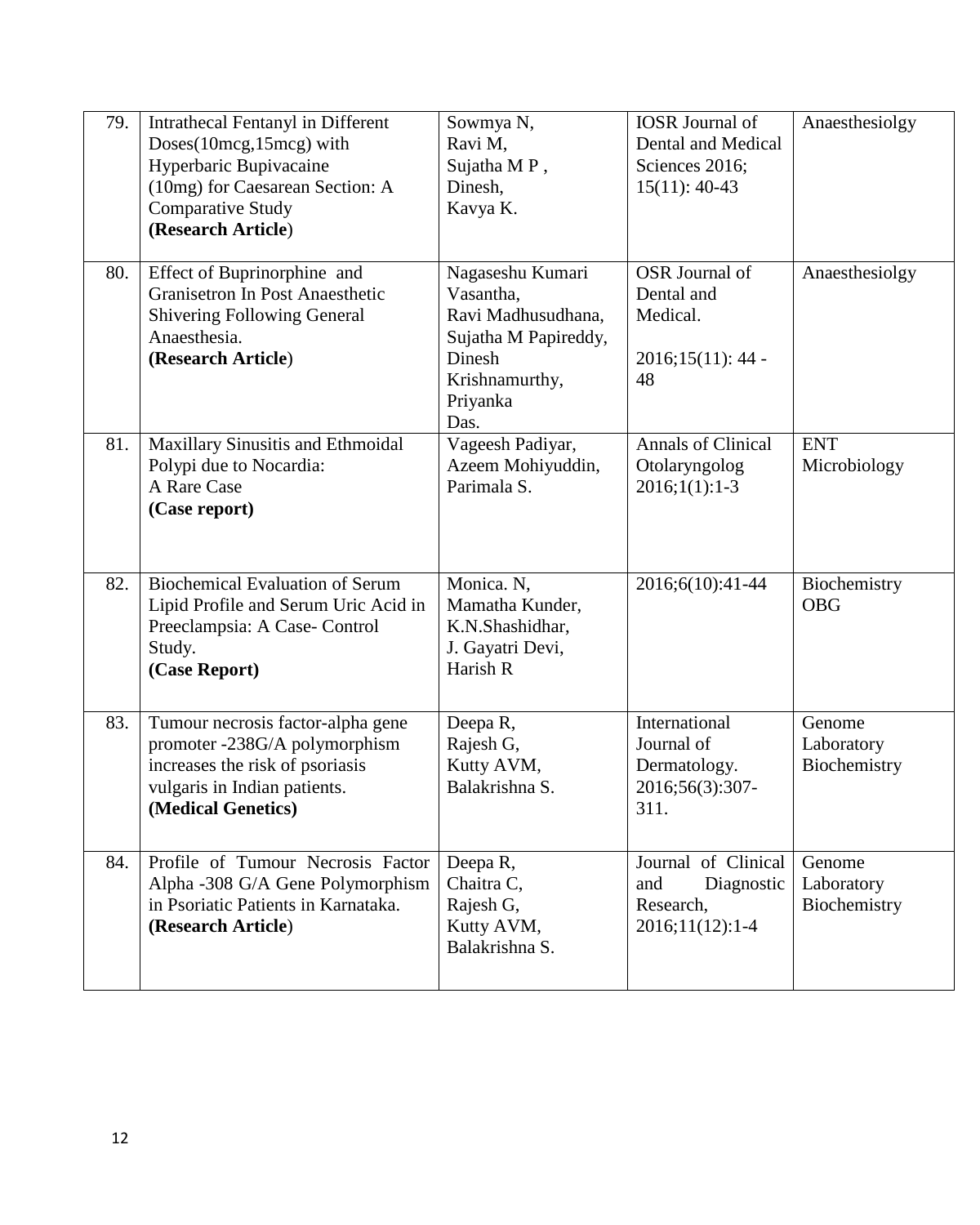| 85.<br>86. | Isolation and identification of steroid<br>triterpenoids from the polar and non-<br>polar fractions of Caralluma attenuata<br>(Wight) roots.<br>(Research Article)<br>Critical<br>Fusion Frequency A Simple Non<br>Invasive Tool to<br>Measure Fatigue in Granite Factory<br>Workers.<br>(Research Article) | Kiranmayee P,<br>Anitha K.<br>Usha R.<br>Nivetha C,<br>Jagadamba A,<br>Usha G Shenoy. | International<br>journal<br>of<br>Pharmacology<br>and<br>Phytochemical<br>research.<br>2016;8(6):912-929.<br>Journal of Dental<br>Medical<br>and<br>Sciences.<br>$(2016;15(12))$ :<br>83-86. | Genome Lab<br>Opthalmology<br>Physiology |
|------------|-------------------------------------------------------------------------------------------------------------------------------------------------------------------------------------------------------------------------------------------------------------------------------------------------------------|---------------------------------------------------------------------------------------|----------------------------------------------------------------------------------------------------------------------------------------------------------------------------------------------|------------------------------------------|
| 87.        | Detection Of Extended-Spectrum<br>Beta-Lactamases.<br>(Letter to Editor)                                                                                                                                                                                                                                    | Rao PNS,<br>Prasad S.                                                                 | Indian Journal of<br>Medical<br>Microbiology.<br>2016;34 (2):251-<br>252.                                                                                                                    | Microbiology                             |
| 88.        | Pantaloon Hernia: Obstructed<br><b>Indirect Component And Direct</b><br>Component With Cryptorchidism<br>(Case Report)                                                                                                                                                                                      | Kariappa MK,<br>Harihar V,<br>Kothudum AR,<br>Hiremath VK.                            | Case Reports In<br>Surgery.<br>$2016;1-3$                                                                                                                                                    | <b>General Surgery</b>                   |
| 89.        | <b>Evolution Of Pap Stain</b><br>(Review Article)                                                                                                                                                                                                                                                           | Raju. K                                                                               | <b>Biomedical</b><br>Research And<br>Therapy.<br>2016;3(2):490-500                                                                                                                           | Pathology                                |
| 90.        | Intracystic Papillary Carcinoma In<br>The Male Breast: A Diagnostic<br>Challenge.<br>(Research Article)                                                                                                                                                                                                     | Raja V, Prasad, CSBR,<br>Murthy P.                                                    | <b>Clinical Cancer</b><br>Investigation<br>Journal.<br>2016;5(4):345-348                                                                                                                     | Pathology                                |
| 91.        | Leiomyoma Of Tunica Albuginea: A<br>Case Report With Review Of<br>Literature.<br>(Review Article)                                                                                                                                                                                                           | Rakshith V,<br>Vidyavathi K.                                                          | <b>Clinical Cancer</b><br>Investigation<br>Journal.<br>2016;5(1):37-39                                                                                                                       | Pathology                                |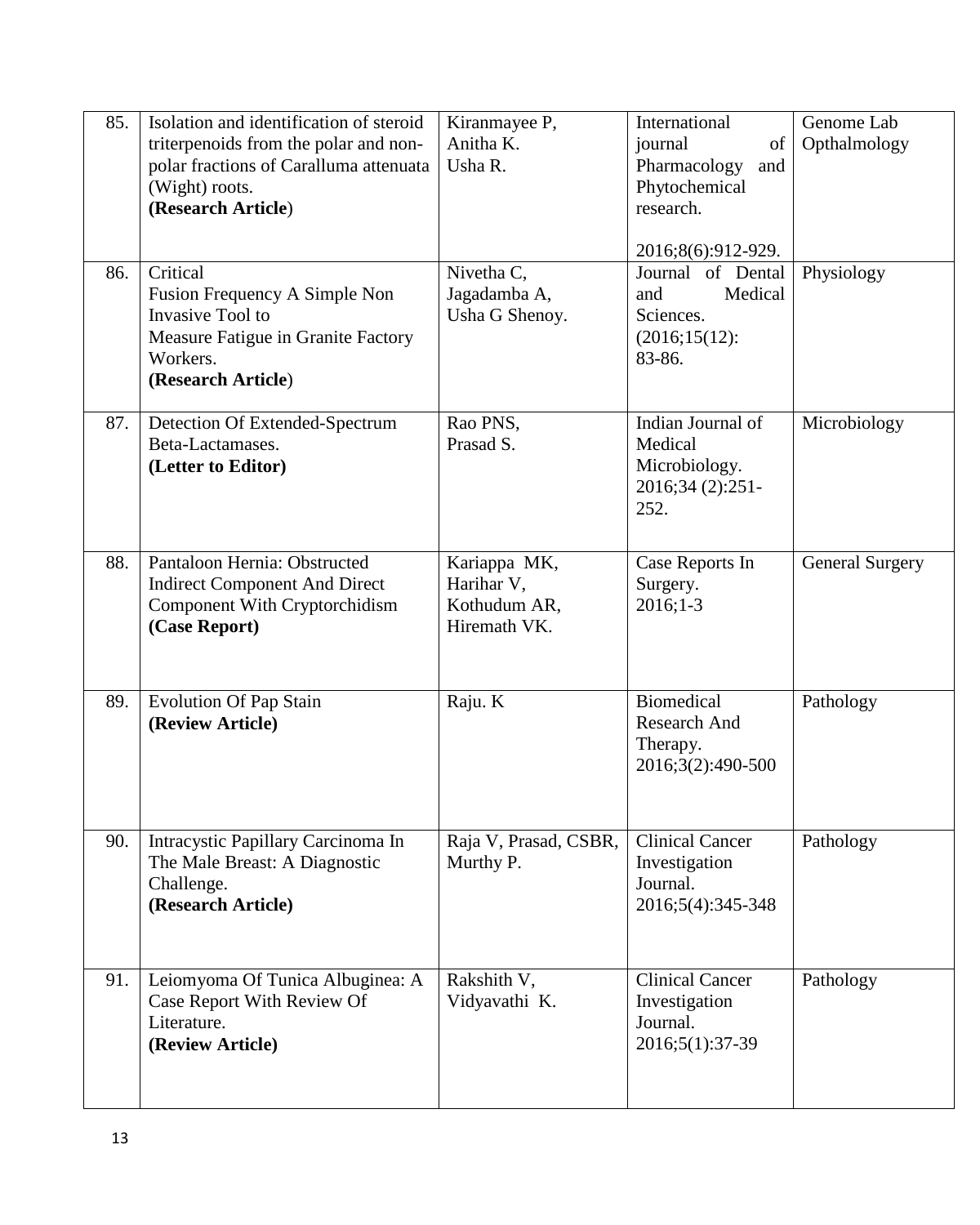| 92.<br>93. | Red Cell Distribution Width As A<br>Marker Of Preeclampsia Severity<br>(Research Article)<br><b>Study Of Prognosis Of</b><br><b>Atrioventricular Blocks Versus</b>   | Reddy SG,<br>Kumar H,<br>Nagaraj G,<br>Kottur PP.<br>Reddy NS,<br>Prasad BNR, | Journal of<br>Evolution of<br><b>Medical and Dental</b><br>Sciences.<br>2016;5(48):3204-<br>3207.<br>Journal of<br>Evolution of | Pathology<br><b>OBG</b><br><b>General Medicine</b> |
|------------|----------------------------------------------------------------------------------------------------------------------------------------------------------------------|-------------------------------------------------------------------------------|---------------------------------------------------------------------------------------------------------------------------------|----------------------------------------------------|
|            | <b>Intraventricular Blocks In Acute</b><br>Myocardial Infarction.<br>(Research Article)                                                                              | Prabhakar K,<br>Prasad KR.                                                    | <b>Medical and Dental</b><br>Sciences.<br>2016;5(4):246-252.                                                                    |                                                    |
| 94.        | An Unusual Case Of Attempted<br>Suicide By Hanging.<br>(Case Report)                                                                                                 | Spoorti Vulavala,<br>Anitha<br>Aswathanarayana,<br>Vidyasagar C. R.           | Journal of the<br>Association of<br>Physicians of India.<br>2016;64(1):154.                                                     | <b>GENERAL</b><br><b>MEDICINE</b>                  |
| 95.        | A Rare Case Of Of Lung.<br>(Case Report)                                                                                                                             | Peddaareddy S,<br>K P Prasad R.                                               | Journal of the<br>Association of<br>Physicians of India.<br>2016;64(1):144                                                      | General Medicine                                   |
| 96.        | Clinical Spectrum And Outcome Of<br>Suspected And Proved H1N1 Cases<br>In A Tertiary Care Hospital.<br>(Research Article)                                            | By H,<br>Vidyasagar G U.                                                      | Journal of the<br>Association of<br>Physicians of India.<br>2016;64(1):146                                                      | <b>General Medicine</b>                            |
| 97.        | Does Fall In Serum Glutathione<br>Predict The Long-Term Outcome To<br><b>Concurrent Chemoradiation For</b><br><b>Cervical Cancer Patients?</b><br>(Research Article) | Narasappa MG,<br>Gururajachar JM,<br>Chokkanna VK,<br>Somashekar M.           | Journal of Cancer<br>Research and<br>Therapeutics.<br>2016;12(3):1167.                                                          | Radiotherapy                                       |
| 98.        | Kounis Syndrome - A Rare Case<br>Presentation.<br>(Case Report)                                                                                                      | Garlapati R,<br>Sreedhar,<br>Vennela,<br>Thanuj.                              | Journal of the<br>Association of<br>Physicians of India.<br>2016;64(1):83.                                                      | <b>GENERAL</b>                                     |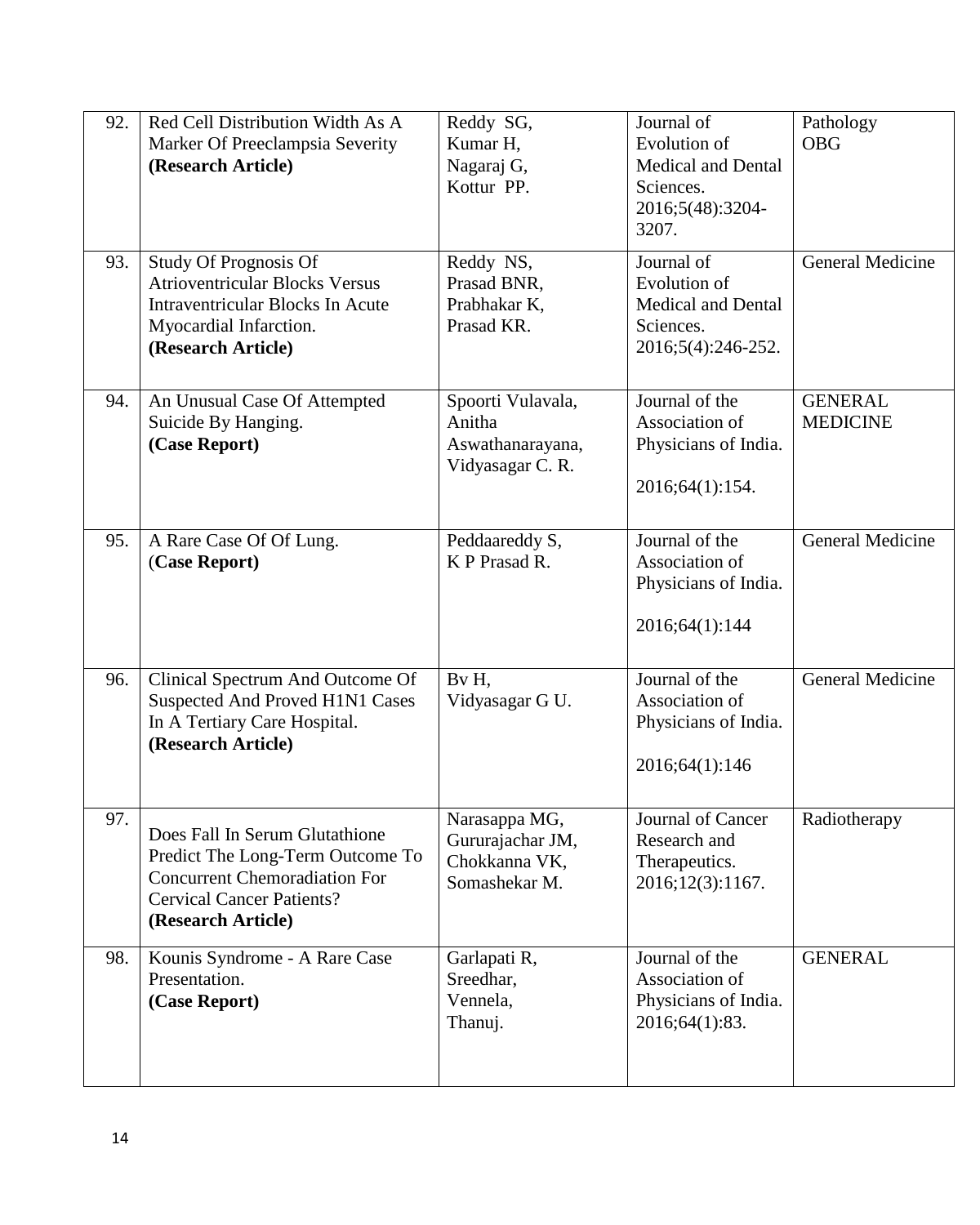| 99.  | Peripartum Cardiomyopathy With<br>Subclinical Hypothyroidism - A Rare<br>Case Presentation.<br>(Case Report)<br>100. An Unusual Case Of Hypotension In<br>Suicidal Hanging.                              | Garlapati R,<br>Prasad R,<br>Prasanna,<br>Sandeep.<br>$V$ R, A R, S N, U G, A<br>S. | Journal of the<br>Association of<br>Physicians of India.<br>2016;64(1):78.<br>Journal of the<br>Association of | <b>GENERAL</b><br>Medicine          |
|------|----------------------------------------------------------------------------------------------------------------------------------------------------------------------------------------------------------|-------------------------------------------------------------------------------------|----------------------------------------------------------------------------------------------------------------|-------------------------------------|
|      | (Case Report)                                                                                                                                                                                            |                                                                                     | Physicians of India.<br>2016:64(1):84.                                                                         |                                     |
| 101. | Jatropha Curcas Poisoning: A Case<br>Report.<br>(Case Report)                                                                                                                                            | A Bhattacharyya,<br>A Mookherjee,<br>Abdur Rahman.                                  | International<br>Journal of<br>Scientific Research.<br>$2016;4(5):1-2$                                         | Community<br>Medicine               |
| 102. | Comparison of efficacy of<br>calcipotriol and betamethasone<br>combination with betamethasone<br>alone in plaque psoriasis.<br>(Research Article)                                                        | Harish Sardar Singh,<br>Sarala Narayana,<br>Shivakumar<br>Vijayarangam.             | National journal of<br>physiology,<br>pharmacy and<br>pharmacology.<br>2016;7(1):99-102                        | Pharmacology                        |
| 103. | A Comparative Cross Sectional<br><b>Study Of Knowledge And Practice</b><br>Of Menstrual Hygiene Among<br>Adolescent Girls In Rural And Urban<br>Schools Of Rural Karnataka.<br><b>Research Article</b> ) | VR Mokhasi,<br>V Mahesh,<br>TL Manjunath,<br>Latha K,<br>Ravishankar S.             | Indian Journal of<br>Forensic and<br>Community<br>Medicine.<br>2016;3(3):163-167.                              | <b>COMMUNITY</b><br><b>MEDICINE</b> |
| 104. | A Comparative Study Of<br>Triphenyltetrazolium Chloride (Ttc)<br>Test And Urinary Culture In<br>Detection Of Asymptomatic<br>Bacteraemia In School Children<br><b>Research Article)</b>                  | S HariAlapati,<br>VR Sudha Reddy,<br>BeereGowda YC.                                 | National Journal of<br><b>Basic Medical</b><br>Sciences.<br>2016;3(2):159-161                                  | Paediatrics                         |
| 105. | An Insight On Pediatric Peripheral<br>Lymphadenopathy: Atwo Year<br>Cytological Study In A Tertiary Care<br>Hospital<br>(Research Article)                                                               | G Shilpa,<br>C Prasad.                                                              | Pediatric Review:<br>International<br>Journal of Pediatric<br>Research.<br>2016;3(6)-385-389                   | Pathology                           |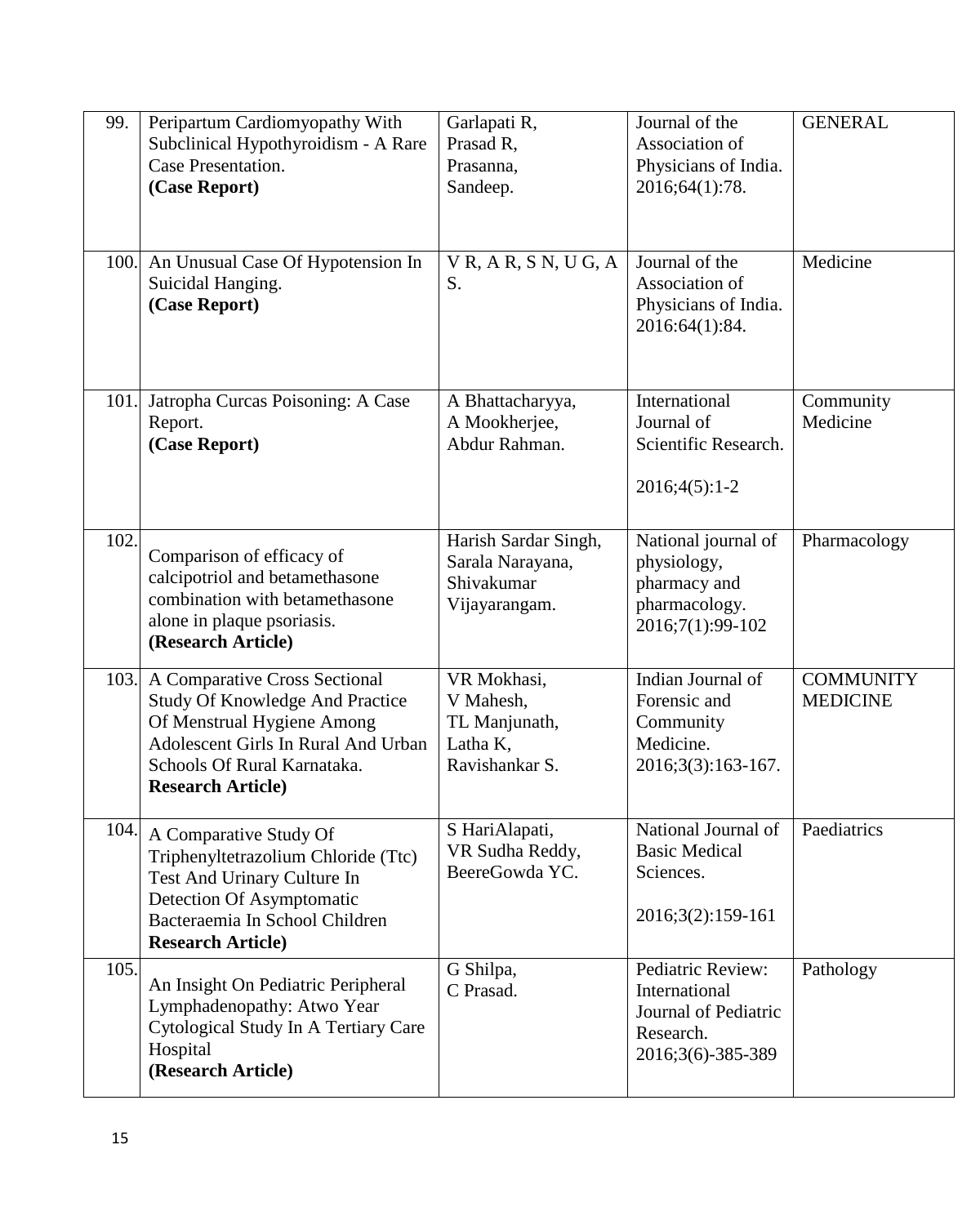| 106.<br>107. | <b>Bilateral Facial Nerve Palsy</b><br>Following Trauma: A Rare Case<br>Report.<br>(Case Report)<br>Cesarean Delivery At Maternal<br>Request In A Rural Medical College<br>Hospital<br>(Research Article) | H Vivek,<br>V Bhadbhade,<br>P Murthy.<br>M Narayanaswamy,<br>B Ambika,<br>T Sruthi. | International<br>Journal Of<br><b>Shoulder Surgery</b><br>Case Reports&<br>Reviews.<br>$2016;3(1):15-17.$<br>Journal of Clinical<br>Gynecology and<br>Obstetrics.<br>2016;5(1):64-67. | General Surgery;<br>Orthopaedics<br><b>OBG</b> |
|--------------|-----------------------------------------------------------------------------------------------------------------------------------------------------------------------------------------------------------|-------------------------------------------------------------------------------------|---------------------------------------------------------------------------------------------------------------------------------------------------------------------------------------|------------------------------------------------|
| 108.         | Clinico-Demographic Profile And<br><b>Outcome Of Acute Poisoning Among</b><br>Children-A Single Centre<br>Observational Study.<br>(Research Article)                                                      | C Susheela,<br>Y Gowda,<br>Manjunatha Babu R                                        | Pediatric Review:<br>International<br>Journal of Pediatric<br>Research.<br>2016; 3 (12):877-<br>881                                                                                   | <b>PAEDIATRICS</b>                             |
| 109.         | Clinico-Epidemiological Study Of<br><b>Viral Infections Among Sexually</b><br><b>Transmitted Infections In Male</b><br>Patients At A Tertiary Care Centre<br>(Research Article)                           | S Sathish,<br>B Leelavathy,<br>SS Aradhya,<br>Nataraj HV.                           | Indian Journal of<br>Clinical and<br>Experimental<br>Dermatology.<br>2016;2(2):50-52                                                                                                  | <b>GENERAL</b>                                 |
| 110.         | Clinicopathological Study Of Rare<br>Invasive Epithelial Tumors Of<br>Breast: An Institutional Study.<br>(Research Article)                                                                               | K Kasireddy,<br>K Manjula,<br><b>CSBR</b> Prasad.                                   | <b>BLDE University</b><br>Journal of Health<br>Sciences.<br>2016;1(2):125-127                                                                                                         | Pathology                                      |
|              | 111. Donors Hemovigilance: An<br>Institutional Study.<br>(Research Article)                                                                                                                               | S Das,<br>Chaitra.                                                                  | International<br>Journal of<br>Scientific Research.<br>2016;5(6):203-205                                                                                                              | Pathology                                      |
| 112.         | Effect Of Stress And Anxiety On<br><b>First Year Medical Students.</b><br>(Research Article)                                                                                                              | S Sudharkodhy,<br>K Kutty,<br>V Shankar,<br>P NJ K Balan                            | World Journal of<br>Pharmacy and<br>Pharmaceutical<br>Sciences.<br>2016;5(5):1197-<br>1204                                                                                            | Physiology<br><b>Allied Health</b><br>Sciences |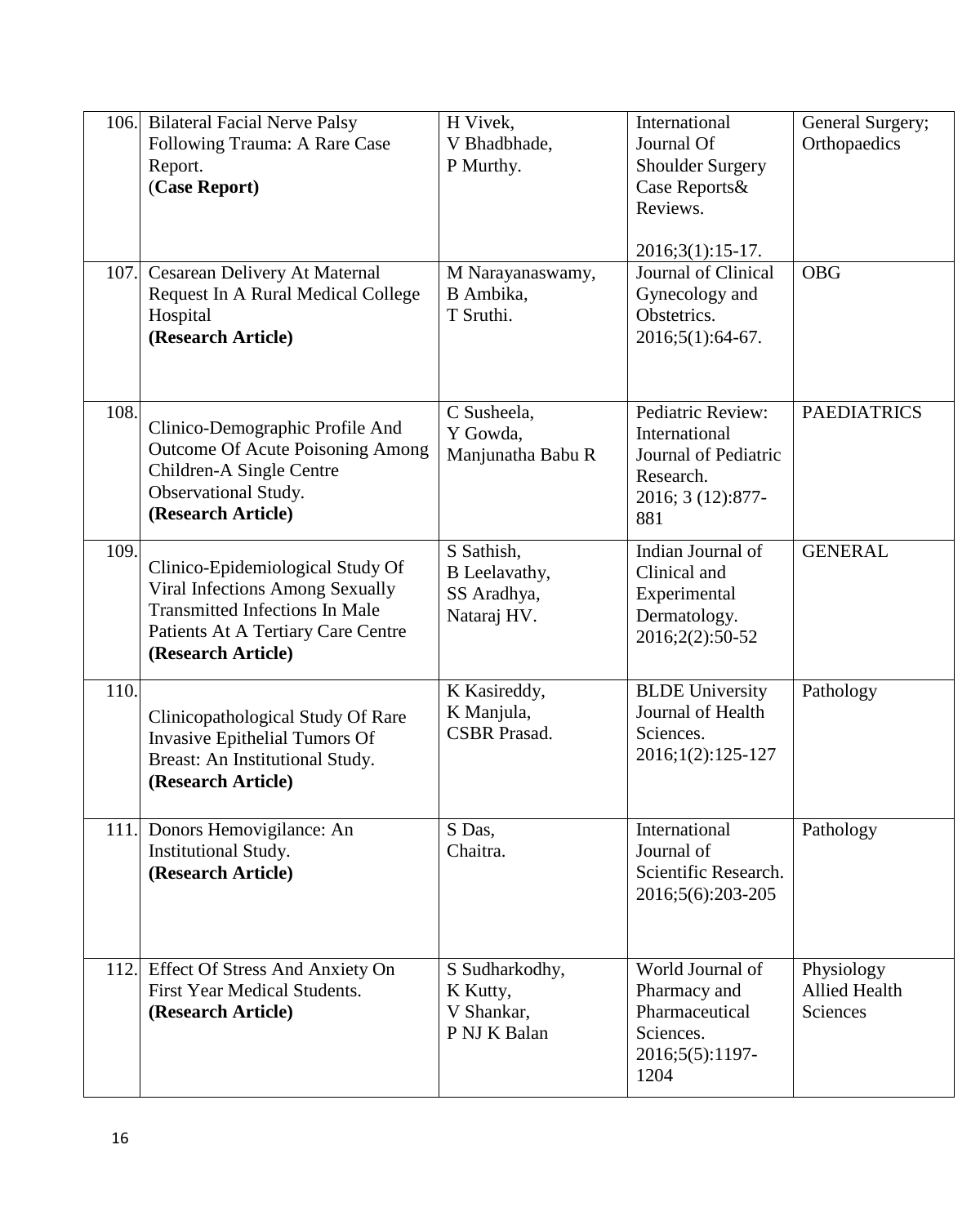| 113. | <b>Evaluation Of C-Reactive Protein</b><br>Level And Total Leucocyte Count In<br>Acute Appendicitis.<br>(Research Article)                                                              | PK Dhannur,<br>Sreeramulu PN.                                                | International<br>Journal of<br>Scientific Research.<br>2016;5(4):177-181            | <b>General Surgery</b>               |
|------|-----------------------------------------------------------------------------------------------------------------------------------------------------------------------------------------|------------------------------------------------------------------------------|-------------------------------------------------------------------------------------|--------------------------------------|
|      | 114. Functional Outcome In Surgical<br>Management Of Bi-Malleolar<br>Fractures In Adults.<br>(Research Article)                                                                         | Parvataneni Prathap,<br>Arun HS,<br>Anvesh Kondlapudi<br>and<br>Hariprasad S | International<br>Journal of<br>Orthopaedics<br>Sciences.<br>2016;2(4):72-76         | <b>General Surgery</b>               |
| 115. | <b>Gender Discrimination And</b><br><b>Empowerment Issues Among Hiv</b><br>Positive Females Attending Anti<br>Retroviral Therapy Centre In<br>Northern Karnataka.<br>(Research Article) | M Venkatesha L,<br>Lakkappa,<br>DD Bant,<br>GV Bathija.                      | National Journal of<br>Community<br>Medicine.<br>2016;7(9):759-762                  | Community<br>Medicine                |
| 116. | A Short Term Integrated Yoga<br>Practice Improves Quality Of Life.<br>(Case Report)                                                                                                     | A Priyanka,<br>K Kutty,<br>Vinutha Shankar M S.                              | Journal of<br>evolution of<br>research in human<br>physiology.<br>2016;2(1)         | Physiology                           |
| 117. | Heterotopic Pregnancy: Challenges<br>In Diagnosis And Management<br>(Research Article)                                                                                                  | V Sunita,<br>M Ramya,<br>T Shruthi, G.<br>Sangeetha                          | Open Journal of<br>Obstetrics and<br>Gynecology.<br>$2016;6(8):1-6$                 | <b>Obstetrics</b> And<br>Gynaecology |
| 118. | Histomorphological Characteristics<br>Of Colorectal Carcinoma In The<br>Young And Elderly: Is There A<br>Difference?<br>(Research Article)                                              | SM Naganna,<br>K Vidyavathi,<br>HML Kumar,<br>Bhaskaran A                    | Indian Journal of<br>Pathology and<br>Oncology<br>2016;3(2): 293-296                | Pathology                            |
| 119. | Full Length Review Article-<br>Idiopathic Thrombosis OF Unilateral<br>External Jugular Vein.<br>(Review Article)                                                                        | K Prasad,<br>H Vivek,<br>GP Praveen,<br>M Reddy                              | International<br>Journal of<br>Development<br>Research.<br>2016; 6(7):8468-<br>8470 | <b>General Surgery</b>               |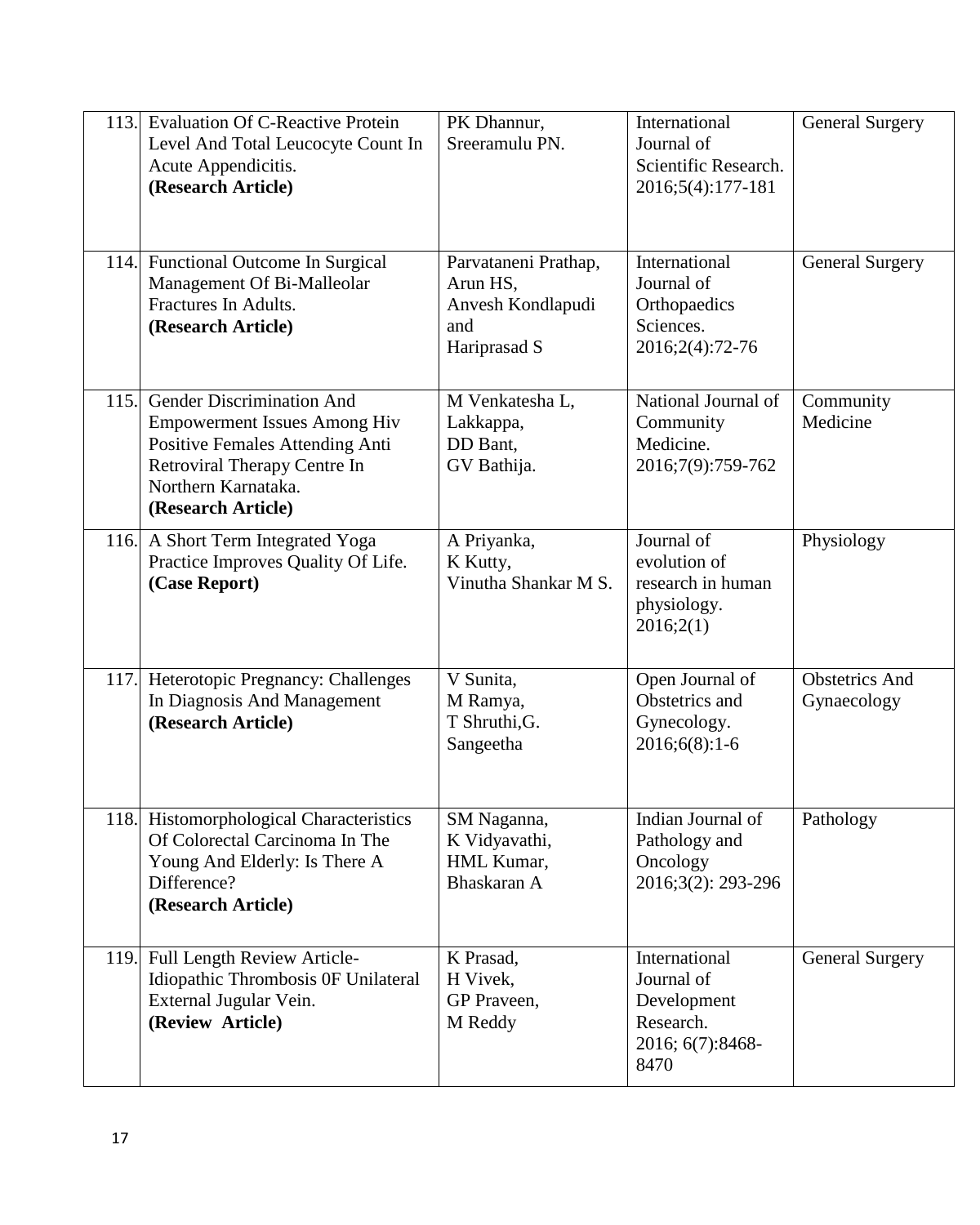| 120. | Impact Of Iron Deficiency Anemia<br>On Cognition Of School Children Of<br>South India.<br>(Research Article)                                                     | P Thalanjeri,<br>H Karanth,<br>V Shankar,<br>Kutty Karthiyanee                                    | Indian Journal of<br><b>Clinical Anatomy</b><br>and Physiology.<br>2016; 3(2):135-138 | Physiology                          |
|------|------------------------------------------------------------------------------------------------------------------------------------------------------------------|---------------------------------------------------------------------------------------------------|---------------------------------------------------------------------------------------|-------------------------------------|
|      | 121. Influence Of Short Term Integrated<br>Approach Of Yoga Therapy On<br>Quality Of Living In Patients With<br>Type Ii Diabetes Mellitus.<br>(Research Article) | R Bhanu,<br>V Shankar,<br><b>K</b> Kutty                                                          | Indian Journal of<br><b>Clinical Anatomy</b><br>and Physiology.<br>2016;3(2):113-116  | Physiology                          |
| 122. | Menstrual Hygiene Practices and<br>Knowledge among High School Girls<br>of Rural Kolar.<br>(Research Article)                                                    | Latha Krishnamurthy,<br>Ranganath B G,<br>Shruthi M N,<br>Mahesh Venkatesha.                      | National Journal of<br>Community<br>Medicine.<br>2016; 7(9): 754-<br>758              | Community<br>Medicine               |
| 123. | Metabolic Syndrome Among Elderly<br>Care-Home Residents In Southern<br>India: A Cross-Sectional Study.<br>(Research Article)                                     | N Sinha,<br>A Bhattacharya,<br>PR Deshmukh,<br>TK Panja,<br>Shamima Yasmin,<br>Nimmathota Arlappa | <b>WHO South-East</b><br>Asia Journal of<br>Public Health.<br>2016; 5(1):62           | Community<br>Medicine               |
| 124. | Necrotizing Sialometaplasia Of<br>Palate With Belligerent Clinical<br><b>Stance: A Case Report And Review</b><br>(Case Report)                                   | VK Varsha, KR<br>Harshitha, GP Smitha,<br>M Kamat                                                 | Indian Journal of<br>Dental Sciences.<br>2016; 8(4):246-<br>248                       | Dentistry                           |
| 125. | Neutrophil To Lymphocyte Ratio In<br>Diagnosing Acute Cholecystitis: A<br>Retrospective Cohort Study In A<br>Tertiary Rural Hospital.<br>(Research Article)      | <b>TVKK Hareen,</b><br>A Bhaskaran,<br>Aswanthi A R.                                              | International<br>Surgery Journal.<br>2016; 4(1):372-<br>376                           | <b>General Surgery</b>              |
| 126. | Nodular Fascitis Of Hand: A Handy<br>Review.<br>(Review Article)                                                                                                 | GP Praveen,<br>A Abraham,<br>HR Ravikiran,<br>Shashirekha C A                                     | International<br><b>Surgery Journal</b><br>2016; 3(4):1718-<br>1720                   | <b>General Surgery</b>              |
| 127. | Pitfalls In Fine Needle Aspiration<br><b>Cytology Diagnosis Of Hyalinizing</b><br><b>Trabecular Tumour</b><br>(Case Report)                                      | K Raju,<br>S Sinha                                                                                | <b>BIOMEDICAL</b><br><b>RESEARCH AND</b><br><b>THERAPY</b><br>2016;                   | <b>General Surgery</b><br>Pathology |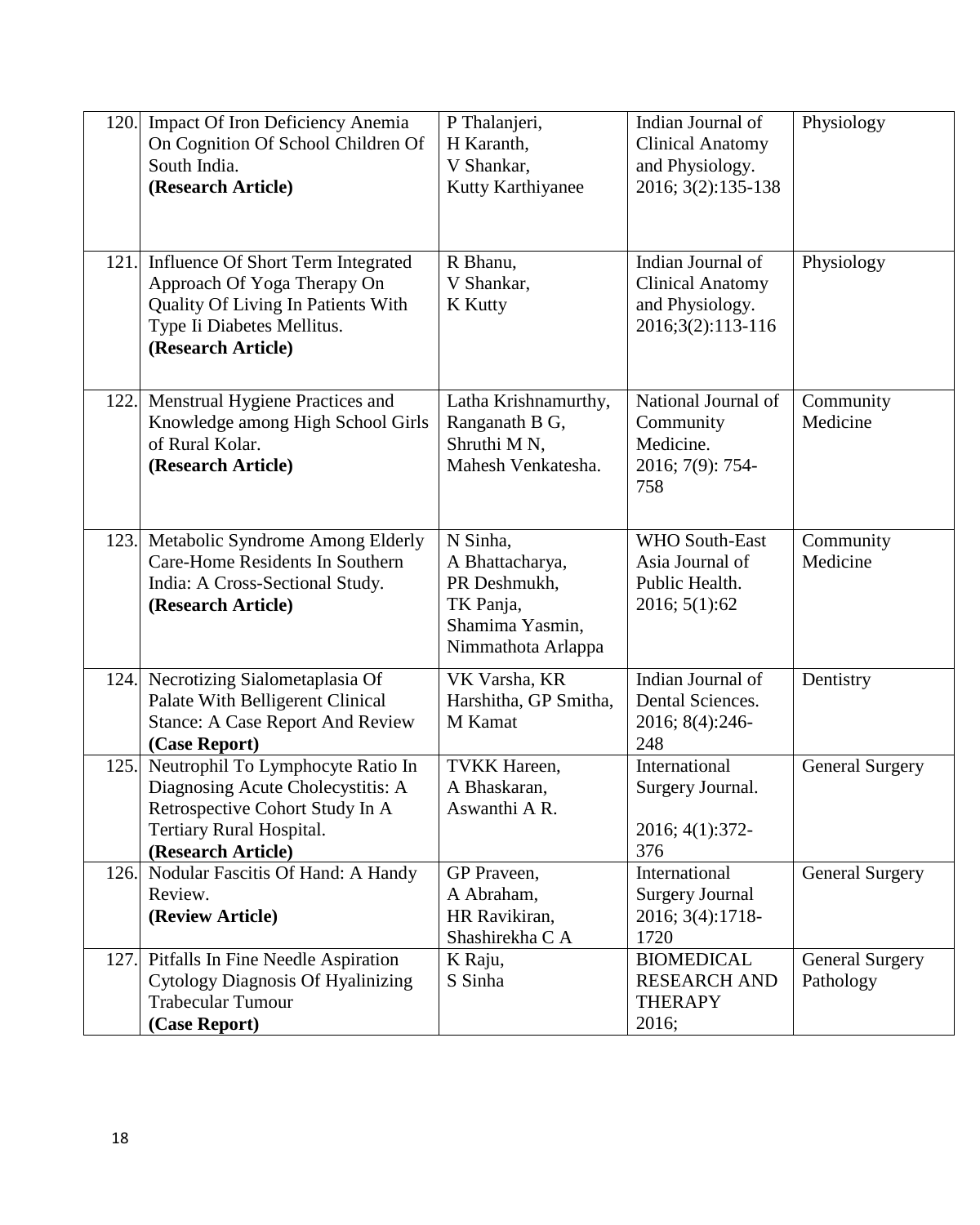| 128. | Quality Of Life In Diabetic Subjects<br>With Respect To Metabolic<br><b>Syndrome: A Case Control Study</b><br>(Research Article)<br>129. Results Of Sever-L'Episcopo<br>Procedure For Obstetric Brachial<br>Plexus Palsy.<br>(Research Article) | V Mahesh,<br>K Latha,<br>C Muninarayana,<br>Ravishankar S.<br>Karthi Sundar V,<br>Anil Kumar SV.                               | International<br>Journal of<br>Community<br>Medicine and<br>Public Health.<br>2016: 3(9):2393-<br>2396<br>International<br><b>Journal of Research</b><br>in Orthopaedics.<br>2016; 3(1):50-53. | Community<br>Medicine<br>Orthopaedics |
|------|-------------------------------------------------------------------------------------------------------------------------------------------------------------------------------------------------------------------------------------------------|--------------------------------------------------------------------------------------------------------------------------------|------------------------------------------------------------------------------------------------------------------------------------------------------------------------------------------------|---------------------------------------|
| 130. | Screening Of A Novel Furan<br><b>Compound For Its Antidepressant</b><br>Activity In Albino Mice<br>(Research Article)                                                                                                                           | JK Jayakumar,<br>Supriya,<br>Nityakarnam,<br>Kishorekumar                                                                      | International<br>Journal of Basic &<br>Clinical<br>Pharmacology.<br>2016; 5(6):2389-<br>2392                                                                                                   | Pharmacology                          |
| 131. | Serum Pepsinogen I And Pepsinogen<br>Ii Levels And Its Ratio In Patients<br>With Gastric Cancer: A Case Control<br>Study.<br>(Research Article)                                                                                                 | A Abraham,<br>TU Girish,<br>BJ Sharathchandra,<br>Subbarao<br>V.Madhunapantula,<br>Manish Kumar Yadav,<br>Santosh Raja Erabati | International<br><b>Surgery Journal</b><br>2016; 4(1):356-360                                                                                                                                  | <b>General Surgery</b>                |
| 132. | <b>Trend Of Sexually Transmitted</b><br>Infections In Hiv Seropositive And<br><b>Seronegative Male Patients</b><br>Attending Std Clinic At A Tertiary<br>Care Centre.<br>(Research Article)                                                     | S Sathish,<br>B Leelavathy,<br>Aradhya<br>Sacchidanand,<br>Sarvajnamurthy.                                                     | Indian Journal of<br>Clinical and<br>Experimental<br>Dermatology.<br>2016;2(20):45-49.                                                                                                         | General Surgery.                      |
| 133. | A Large Benign Squamous<br>Papillomatosis Of Vulva.<br>(Case Report)                                                                                                                                                                            | Shilpa.K.P,<br>Sheela.S.R                                                                                                      | International<br>Journal of<br>Obstetrics and<br>Gynecology.<br>2016;                                                                                                                          | Obstetrics<br>Gynaecology             |
| 134. | An Unusual Case Of Appendiceal<br>Carcinoid Tumor In A Child- Case<br>Report.<br>(Case Report)                                                                                                                                                  | Sushma S,<br>Prasad CSBR,<br>Kumar KM.                                                                                         | Indian Journal of<br>Surgical Oncology.<br>2016;7(1):95-97                                                                                                                                     | Pathology<br><b>General Surgery</b>   |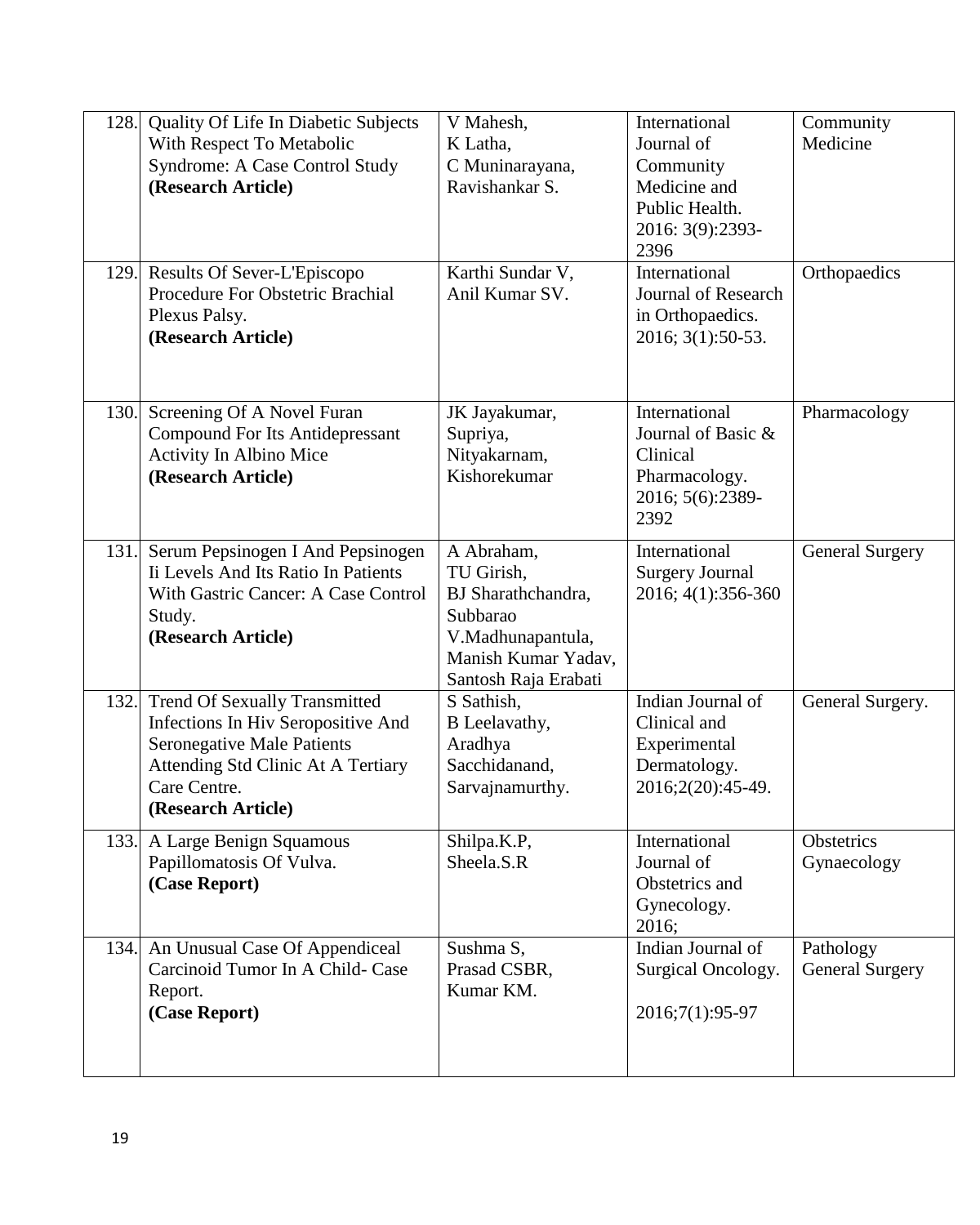| 135. | A Rare Benign Tumor And An<br><b>Associated Malignancy: Case Report</b><br>Of Ovarian Fibroma With Minor Sex<br>Cord Elements And Uterine<br>Endometrioid Adenocarcinoma.<br>(Case Report)                                                                                         | Shilpa G,<br>Gomathy E,<br>Harendra Kumar ML,<br>Anil Kumar Sakalecha<br>M.                            | Journal of<br>Obstetrics and<br>Gynecology of<br>India.<br>2016;66:632-635                 | Pathology; Obstetri<br>cs And<br>Gynaecology; Radi<br>o Diagnosis |
|------|------------------------------------------------------------------------------------------------------------------------------------------------------------------------------------------------------------------------------------------------------------------------------------|--------------------------------------------------------------------------------------------------------|--------------------------------------------------------------------------------------------|-------------------------------------------------------------------|
| 136. | <b>Clinical Significance Of Persistent</b><br><b>Global And Focal Computed</b><br>Tomography Nephrograms After<br>Cardiac Catheterization And Their<br><b>Relationships To Urinary Biomarkers</b><br>Of Kidney Damage And Procedural<br>Factors Pilot Study.<br>(Research Article) | Chu LL,<br>Katzberg RW,<br>Solomon R.<br>Southard J.<br>Evans S J,<br>Ramachandrarao SP.               | Investigative<br>Radiology<br>2016;51(12):797-<br>803                                      | Cell Biology And<br>Molecular<br>Genetics                         |
| 137. | Early Urinary Biomarkers Of Acute<br>Kidney Injury In Preterm Infants.<br>(Research Article)                                                                                                                                                                                       | Hanna M,<br>Brophy PD,<br>Giannone PJ,<br>Joshi MS,<br>Bauer JA,<br>Ramachandrarao S.                  | Pediatric Research<br>2016;80(2):218-<br>223                                               | Cell Biology and<br>Molecular<br>Genetics                         |
| 138. | Evaluation Of M2/Anxa5 Haplotype<br>And P53 Codon 72 Polymorphism In<br>A Patient With Recurrent Pregnancy<br>Loss, Ectopic Pregnancy And<br>Recurrent Implantation Failure.<br>(Research Article)                                                                                 | Laleethambika N,<br>Dharwadkar MN,<br>Santhy KS,<br>Sangeetha M,<br>Silambuchelvi D,<br>Balachandar V. | International<br>Journal of Human<br>Genetics<br>2016;3(4):164-169                         | <b>OBSTETRICS</b><br><b>AND</b><br><b>GYNAECOLOGY</b>             |
| 139. | A Case Series Of Poisonings By<br><b>Insecticides Prepared From Plant</b><br>Extracts.<br>(Research Article)                                                                                                                                                                       | Abhishek BS,<br>Srinivas SV,<br>Prasad R.                                                              | Indian Journal of<br><b>Forensic Medicine</b><br>and Toxicology.<br>2016;10(2):268-<br>271 | Medicine                                                          |
| 140. | <b>Estimation Of Time Since Death</b><br>From Histology Of Liver.<br>(Research Article)                                                                                                                                                                                            | Umesh Babu R,<br>Gayathri B N,<br>Murali Mohan M C.                                                    | Indian Journal of<br><b>Forensic Medicine</b><br>& Toxicology.<br>2016;10(2):51-55         | Forensic Medicine                                                 |
| 141. | Thin Greater Horns Of The Hyoid<br>Bone.<br>(Research Article)                                                                                                                                                                                                                     | Dsouza D.H., Harish<br>S., Kiran J.,<br>Shivaramu M.G.                                                 | Medico-Legal<br>Update<br>2016;16(2):19-22                                                 | <b>Forensic Medicine</b>                                          |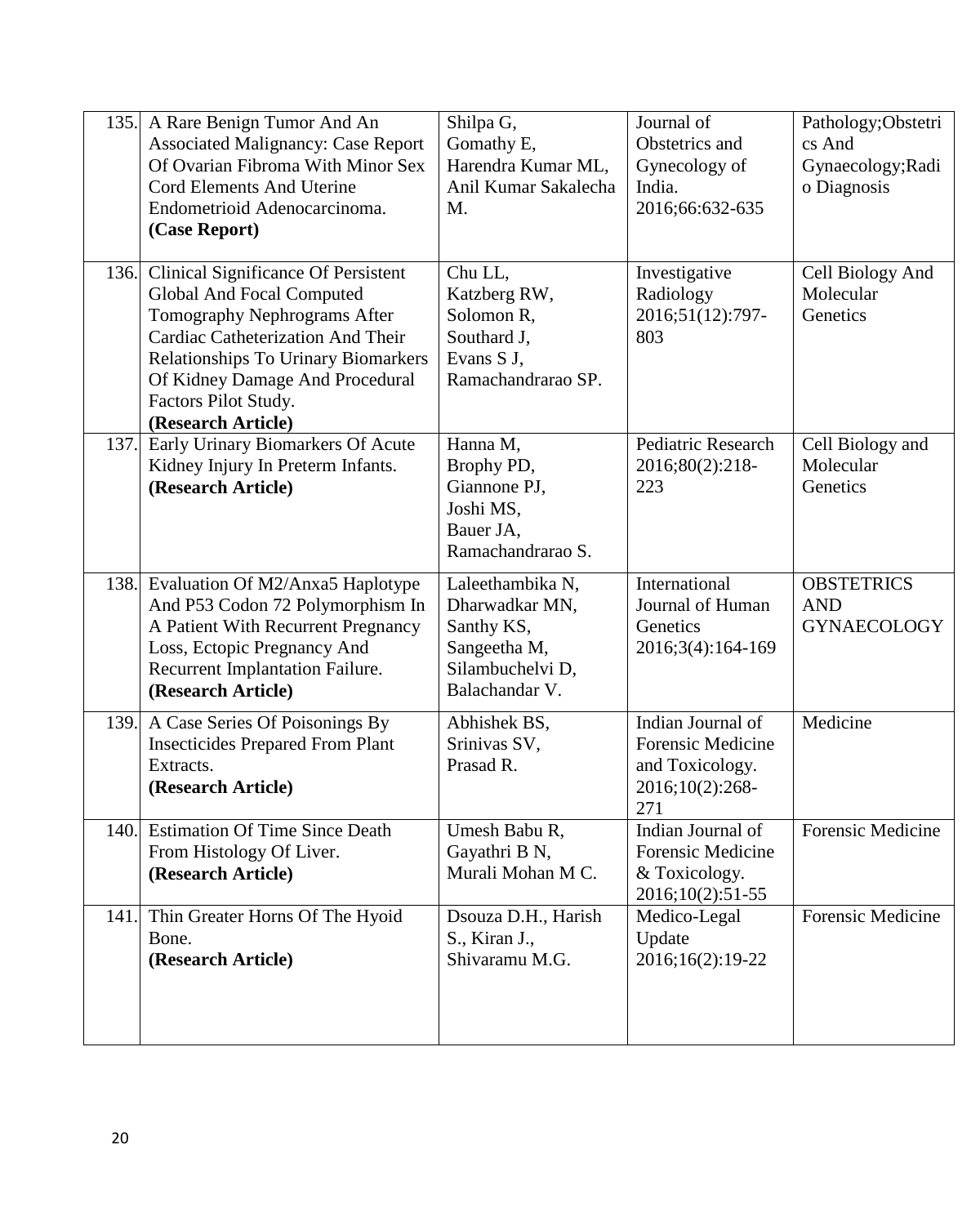| 142. | <b>Gustatory Function In Chronic Otitis</b><br>Media (Mucosal Type) Before And<br><b>After Tympanoplasty</b><br>(Research Article)                                                                                  | Krishna A,<br>Babu S.V,<br>Mohiyuddin S.M.<br>Naseeruddin K.                                                                                                           | <b>European Archives</b><br>of Oto-Rhino-<br>Laryngology.<br>$2016;1-5$     | <b>ENT</b><br><b>Impact Factor:</b>                  |
|------|---------------------------------------------------------------------------------------------------------------------------------------------------------------------------------------------------------------------|------------------------------------------------------------------------------------------------------------------------------------------------------------------------|-----------------------------------------------------------------------------|------------------------------------------------------|
| 143. | Yoga For Lifestyle Diseases<br><b>BConference Held On 2Nd</b><br>International Day Of Yoga-2016 At<br>Kolar, India<br>(Conference Report)                                                                           | Patil NJ,<br>Venkatarathnamma<br>PN,<br>RamchandraRao S.                                                                                                               | Journal of<br>Ayurveda and<br>Integrative<br>Medicine.<br>2016;7(4):261-262 | Integrative<br>Medicine.<br>Medicine                 |
| 144. | Rationale And Design Of The<br>Genetic Contribution To Drug<br>Induced Renal Injuryâ (Direct) Study<br>(Clinical Research)                                                                                          | Awdishu L,<br>Nievergelt CM,<br>Davenport A,<br>Murray PT,<br>Macedo E,<br>Cerda J, Chakaravarthi<br>R, Ramachandra Rao<br>SP, Holden A,<br>Goldstein SL,<br>Mehta RL. | Kidney<br>International<br>Reports.<br>2016;1(4):288-298                    | Medicine                                             |
| 145. | Relationship Between Xanthine<br>Oxidase, Ischemia Modified<br>Albumin, Nitric Oxide With<br>Antioxidants In Non Pregnants, Pre<br>And Post-Delivery Of Normal<br>Pregnants And Preeclampsia.<br>(Research Article) | Bambrana V,<br>Dayanand CD,<br>Kotur P.                                                                                                                                | Indian Journal of<br>Clinical<br>Biochemistry<br>$2016;1-8.$                | Biochemistry<br><b>Obstetrics And</b><br>Gynaecology |
| 146. | Pleural Mesothelioma - A Rare Case<br>Report.<br>(Research Article)                                                                                                                                                 | Vennela, Prabhakar,<br>Reddy V,<br>Sreedhar, Rakesh.                                                                                                                   | Journal of the<br>Association of<br>Physicians of India.<br>2016;64(1):146  | General Medicne                                      |
| 147. | Abstract Pr072: Early Introduction<br>Of Evidence Based Medicine (Ebm)<br>In The Anaesthesia Residency<br>Program, Enhances Critical Thinking<br>Abilities Of Residents.<br>(Case Report)                           | PF Kotur                                                                                                                                                               | Anesthesia &<br>Analgesi.<br>2016;123(3):103-<br>104.                       | Anasthesiology                                       |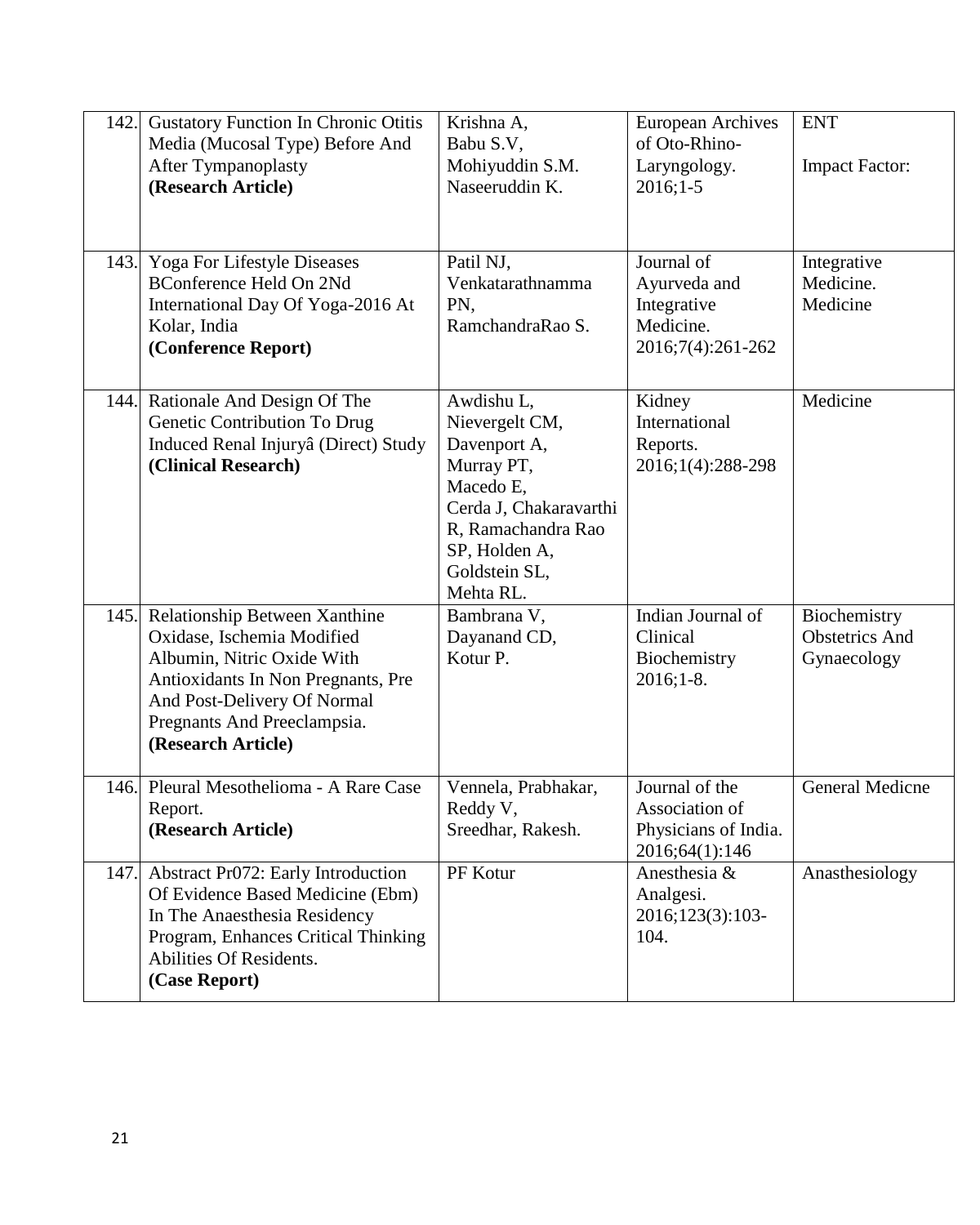| 150 | Epidural Bupivacaine with<br>Dexmedetomidine or Fentanyl for<br>Lower Abdominal and Lower Limb<br>Surgeries A Randomized<br>Prospective study.<br>(Research Article)                       | Neha Nupoor<br>Anand T Talikoti<br><b>Ramesh Kumar PB</b><br>Dinesh K           | Journal of Clinical<br>and Biomedical<br>Sciences.<br>2016; 6(1):14 -19.         | Anasthesiology |
|-----|--------------------------------------------------------------------------------------------------------------------------------------------------------------------------------------------|---------------------------------------------------------------------------------|----------------------------------------------------------------------------------|----------------|
| 151 | Scar Endometriosis: Our Experience<br>at Rural Setup with Review of<br>Literature<br>(Review Article)                                                                                      | Sreeramulu.PN,<br>Keerthi.N.                                                    | International<br>Journal of Science<br>and Research.<br>2016;5(9):638-642.       | Surgery        |
| 152 | <b>Study of Road Traffic Accidents</b><br>Arriving in Emergency Department at<br>A Rural Hospital Adjacent to National<br>Highway.<br>(Research Article)                                   | Sreeramulu.PN<br>Srinivasan D<br>aveed Khan<br>Shrthikamani<br>Prajeethap Reddy | Journal of Dental<br>and Medical<br>Sciences.<br>2016;15(11): 65-70              | Surgery        |
| 153 | Research Article - A Prospective<br>study on intraperitoneal antibiotic<br>lavage for trauma patient undergoing<br>laparotomies to reduce incidence of<br>infection.<br>(Research Article) | Krishna Prasad.K.<br>Arvind<br>Ramadhandran,<br>Praveen.G.P.<br>Amal Abraham    | International Journal<br>of Current Research.<br>2016;8(7): 36046<br>36047       | Surgery        |
| 154 | A Rare Case of Gaint Penile Urethral<br>Calculus<br>(Case Report)                                                                                                                          | Krishna Prasad.K.<br>Keerthi.N,<br>Praveen.G.P.<br>Amal Abraham                 | <b>International Journal</b><br>of Science and<br>Research<br>2016;5(9):532-533  | Surgery        |
| 155 | A Rare Case of Nodular Fasciitis of<br>Hand – Case study and Review of<br>Literature.<br>(Research Article)                                                                                | Krishna Prasad.K.<br>Karthik Hareen.T.V.K,<br>Praveen.G.P.<br>Amal Abraham      | <b>International Journal</b><br>of Science and<br>Research.<br>2016;5(7):541-543 | Surgery        |
| 156 | <b>Omental Infarction: A Broad View</b><br>(Research Article)                                                                                                                              | Praveen.G.P.<br>Krishna Prasad.K.<br>Amal Abraham,<br>Munireddy                 | Journal of medical<br>science & clinical<br>research 2016;4(1):<br>9054-9058     | Surgery        |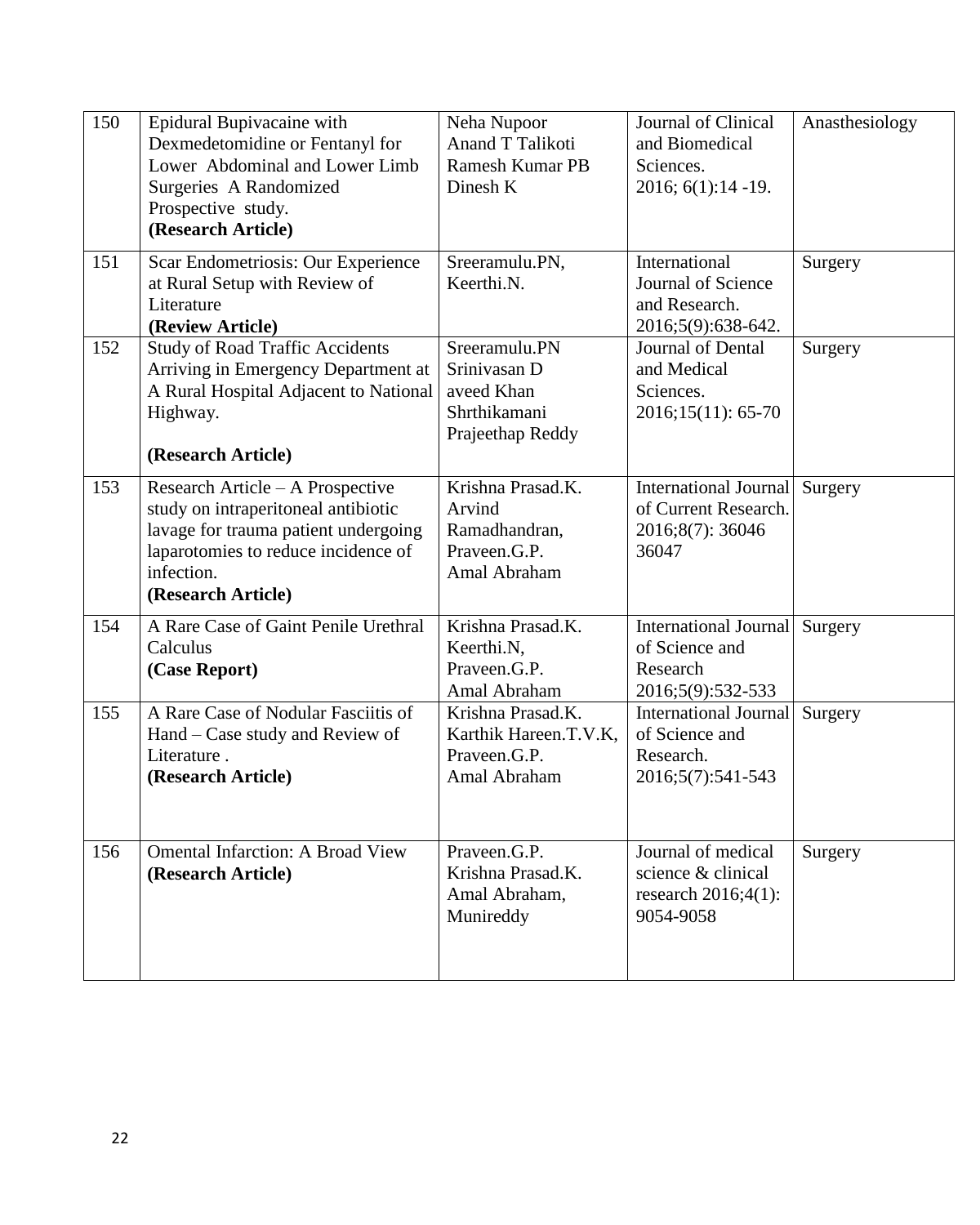| 157 | Research Article-<br>Pneumoperitoneum Secondary to<br>Pneumothorax in a Ventilated Child.<br>(Research Article)                                                  | Anand.M,<br>Vivek.H.<br>Mohan Kumar.K.<br>Sreeramulu.P.N.      | International<br>Journal of Current<br>Innovation<br>Research.2016;2(9)<br>:474-476                    | Pediatric Surgery<br>$\&$<br>Surgery |
|-----|------------------------------------------------------------------------------------------------------------------------------------------------------------------|----------------------------------------------------------------|--------------------------------------------------------------------------------------------------------|--------------------------------------|
| 158 | Research Article – A Study on<br>clinical profile of patients with<br>gastric ulcer perforation<br>(Research Article)                                            | Ramesh.M.Krishnamu<br>rthy, Praveen.G.P.,<br>Niyaz Ahmed(BMC)  | Journal of Surgery.<br>2016;2(3):98-100                                                                | Surgery                              |
| 159 | Surprises encountered during<br>exploration of inguinal and femoral<br>hernia – A case series and literature<br>review<br>(Research Article)                     | PN Sreeramulu<br>Harsha.R.<br>Prajeet.R.                       | Journalmedical<br>science & clinical<br>research.<br>2016;4(8): 11796-<br>11802                        | Surgery                              |
| 160 | Combined TURP with bladder stone<br>removal: in management of<br>infravesical obstruction and large,<br>multiple bladder stones.<br>(Research Article)           | Madhu.S.N.<br>PN Sreeramulu<br>Girish.H.<br>Ratkal.CS          | Journalmedical<br>science & clinical<br>research.<br>2016;4(10): 13142-<br>13146                       | Surgery                              |
| 161 | A Case of Isolated Cysticercosis of<br>Arm with Review of Literature.<br>(Case Report)                                                                           | Krishna Prasad,<br>Amit Mittal,<br>Dinesh Kumar                | Case of Isolated<br>Cysticercosis of<br>Arm with Review<br>of Literature.<br>2016; 4(5): 1116-<br>1117 | Surgery                              |
| 162 | Research Article - Audit on Method<br>of male Urethral Catheterization and<br>its Management in a Tertiary care<br>centre, of South India.<br>(Research Article) | Vivek Harihar, Rathal<br>Chandrashekar,<br>Mohan Kumar, Girish | International<br>Journal of Current<br>Innovation<br>Research.<br>$2016;2(12):545$ -<br>549            | Surgery<br>Urology<br>Urology        |
| 163 | Plexiform Neurofibromatosis: Our<br><b>Experience at Rutal Setup with</b><br><b>Review of Literature</b><br>(Review Article)                                     | Keerthi.N,<br>Sreeramulu.PN,<br>Rakesh.N, Harsha.R             | Research &<br>Reviews: Journal of<br>Surgery<br>$2016;5(2)$ :                                          | Surgery                              |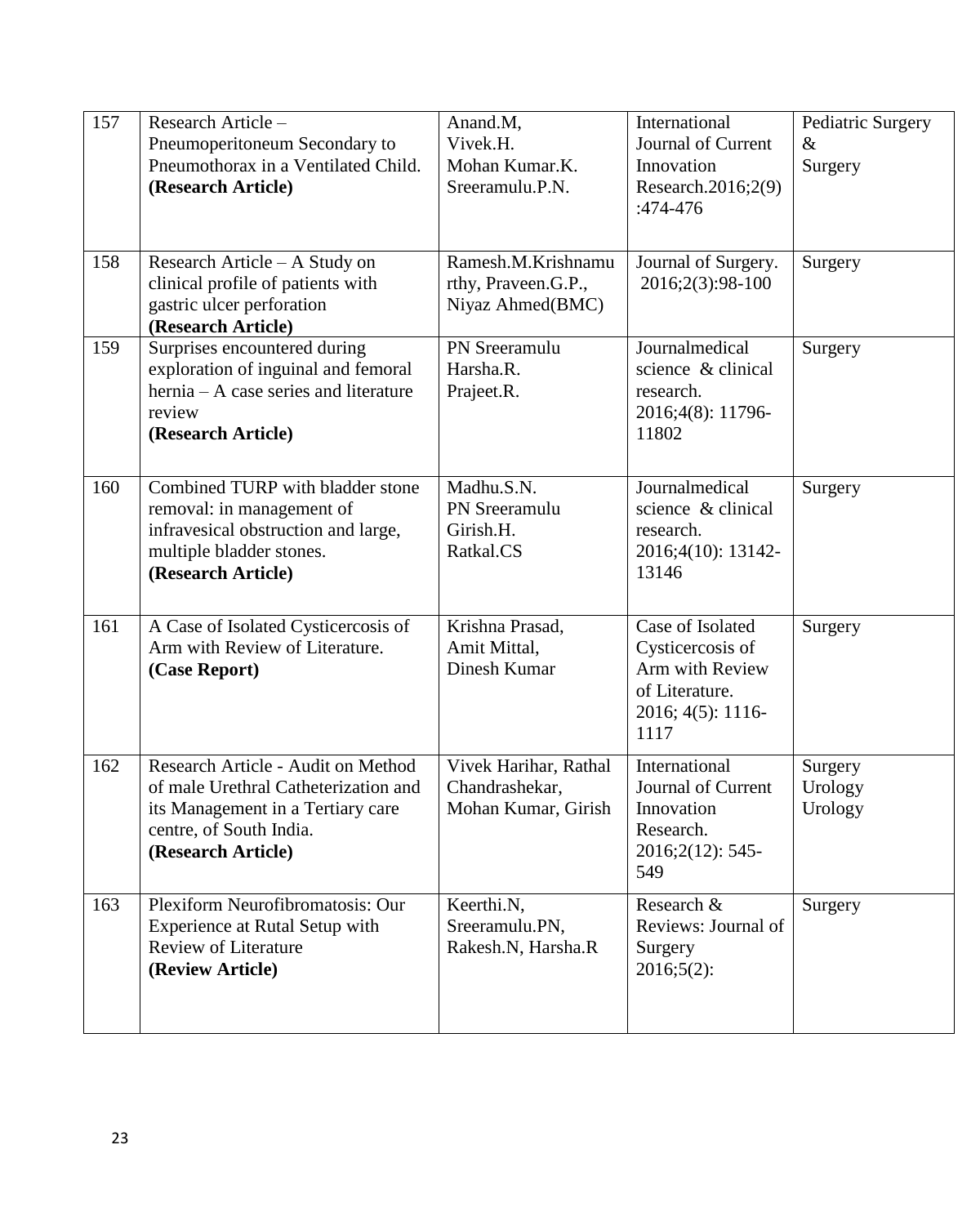| 164 | Indian Diabetic Risk Score (IDRS):<br>A novel tool to assess the risk of<br>Type 2 Diabetes Mellitus<br>(Research Article)                                                                       | Shobha M.V.<br>Deepali                                                                                                  | Indian Journal of<br><b>Basic and Applied</b><br><b>Medical Research</b><br>$h$ ;<br>2016; 5(4): 106-<br>110 |                              |
|-----|--------------------------------------------------------------------------------------------------------------------------------------------------------------------------------------------------|-------------------------------------------------------------------------------------------------------------------------|--------------------------------------------------------------------------------------------------------------|------------------------------|
| 165 | Correlation of blood uric acid with<br>urinary albumin creatinine ratio in<br>hypertension and diabetic<br>nephropathy<br>(Research Article)                                                     | K.N. Shashidhar,<br>U.Munilakshmi,<br>K. Prabhavathi,<br>Madhavi Reddy,<br>V. Lakshmaiah.                               | Apollo<br>Medicine.2016:13(<br>$1):24-30.$                                                                   | Biochemistry<br>Medicine     |
| 166 | Intermediate syndrome in organo<br>phosphorus poisoining patients<br>admitted to ICU- A retrospective<br>analysis.<br>(Research Article).                                                        | Neha Nupoor,<br>Suresh Nagaiah,<br>Ravi Madhusudhana,<br>Anusha Raj,<br>Dinesh<br>Krishnamurthy,<br>PRabhakar Kamarthi. | Journal of clinical<br>and biomedical<br>sciences,<br>2016;6(2):53-55                                        | Anaesthesiology.<br>Medicine |
| 167 | The Relationship Between Diabetic<br><b>Retinopathy And Cognitive</b><br>Impairment In Elderly Type 2<br>Diabetes Mellitus Patients In A<br>Tertiary Care Hospital, Kolar.<br>(Research Article) | Spandana Peddareddy<br>Prabhakar K.                                                                                     | european journal of<br>pharmaceutical<br>and medical<br>research.<br>2016'3(11): 580-<br>584                 | Medicine                     |
| 168 | Study of hyponatremia in<br>hospitalised elderly patients.<br>(Research Article)                                                                                                                 | Harshita Ganji,<br><b>Reddy Prasad</b><br>Kondaveeti,<br>Prabhakar Kamarthy.                                            | European journal of<br>pharmaceutical<br>and medical<br>research.<br>2016;3(12): 244-<br>246                 | Medicine                     |
| 169 | Comparative study between<br>phacocapsulotomy and needle<br>aspiration in phacoemulsification of<br>white intumescent cataract.<br>(Research Article)                                            | Dilip Kumar,<br>Narendra P Datti,<br>Kanthamani,<br>Preeti Bridhar,<br>Sneha latha,<br>Joshna Sharam.                   | International<br>Journal of Current<br>Research.<br>2016;8(3):                                               | Ophthalmology                |
| 170 | Clinical profile of ards, prospective<br>study at tertiary health centre, kolar.<br>(Research Article)                                                                                           | Anitha<br>Aswathanarayana,<br>Sagar V,<br>Raghavendra Prasad<br>BN, Srinivas SV,<br>Spoorti Vulavala.                   | European journal of<br>pharmaceutical and<br>medical research.<br>2016, 3(11), 528-<br>531                   | Medicine                     |